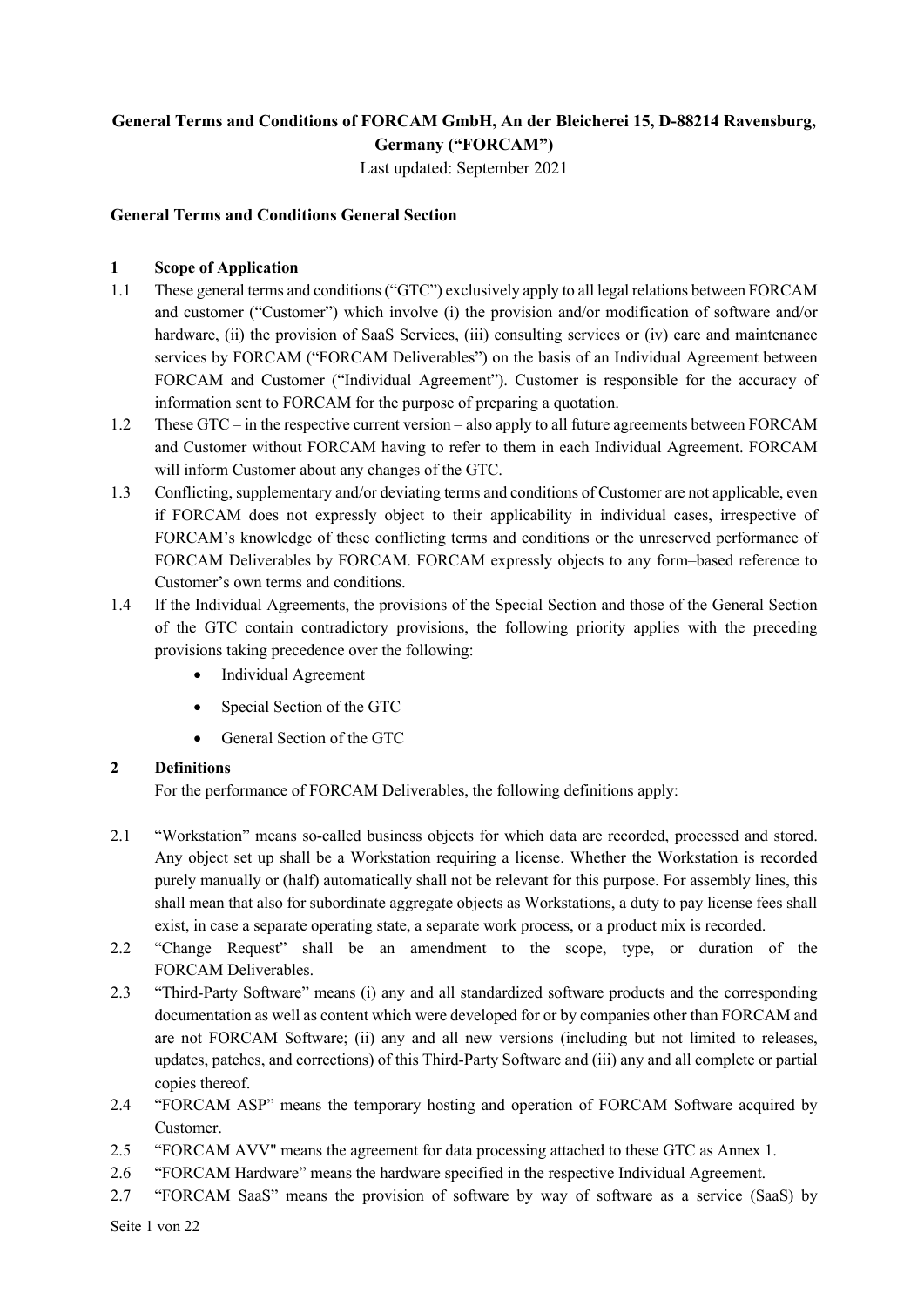FORCAM as specified in the respective Individual Agreement.

- 2.8 "FORCAM Services" means the services specified in the Individual Agreement.
- 2.9 "FORCAM Software" means any and all (i) standardized software products and the corresponding documentation, which were developed for or by FORCAM or by their affiliates.
- 2.10 "FORCAM Maintenance" means the maintenance services specified in the Individual Agreement.
- 2.11 "IP Rights" mean without limitation all patents and other rights to inventions, copyrights, trademarks, designs and other intellectual property rights, as well as all rights of exploitation and use in connection therewith.
- 2.12 "Modification" means any reworking and/or adaptation of FORCAM Software commissioned by Customer or a third party.
- 2.13 "Software" means FORCAM Software and Third-Party Software which is subject of the respective Individual Agreement.
- 2.14 "FORCAM Documents" consist of all analyses, conceptions, drafts, models, reports, plans, drawings, lists, calculations, data, data structure and other work results produced by FORCAM or FORCAM Software independently of whether they are deemed Confidential Information or are protected by intellectual property rights.
- 2.15 "Working Days" mean the weekdays from Monday to Friday (08:00 to 17:00 CET) with the exception of public holidays in the Federal State of Baden-Württemberg and December 24 and 31.

## **3 Services**

- 3.1 Customer may commission FORCAM with various services, in particular with (i) the provision and/or Modification of Software and/or hardware, (ii) the provision of access to ASP and SaaS services, (iii) consulting services or (iv) with care and maintenance services by FORCAM.
- 3.2 The respective scope of FORCAM Services including any special technical features or other servicespecific requirements (collectively referred to as "Special Features") are specified in the Individual Agreement which refer to these GTC.
- 3.3 FORCAM Services provided in accordance with these GTC and any Individual Agreement shall be used for purposes of the Individual Agreement and these GTC only, as well as in accordance with any applicable local legislation, provisions or regulations. FORCAM is entitled to suspend services unilaterally and immediately, if, in FORCAM's reasonable opinion, the services are used in a manner that could result in liability or other disadvantages for FORCAM.

### **4 Conclusion of the Agreement**

The agreement between FORCAM and Customer becomes effective upon confirmation of the order by FORCAM.

# **5 Customer's Obligation to Cooperate**

- 5.1 Customer supports FORCAM in the provision of FORCAM Services by means of appropriately qualified and trained personnel, in particular in the observance of any necessary provisions of Customer regarding process safety.
- 5.2 Customer provides to FORCAM access to the necessary extent to its IT systems and installations including remote access as determined by FORCAM. Moreover, Customer ensures that all further cooperation services on part of Customer that are necessary for the provision of the agreed services will be provided to FORCAM in a timely and complete manner, and free of charge. In the event that Customer fails to provide the necessary cooperative services, or fails to do so in a timely manner, any resulting cost increases and delays are at Customer's expense and account.
- 5.3 Customer undertakes to carry out data backups on a regular basis, at least on a daily basis, in accordance with the guidelines of the manufacturer of the respective software, or in accordance with recognized principles of data processing, and in any event prior to the commencement of any work by FORCAM on Customer's IT systems. Furthermore, Customer ensures that the IT security of its IT systems complies with the technical industry standards.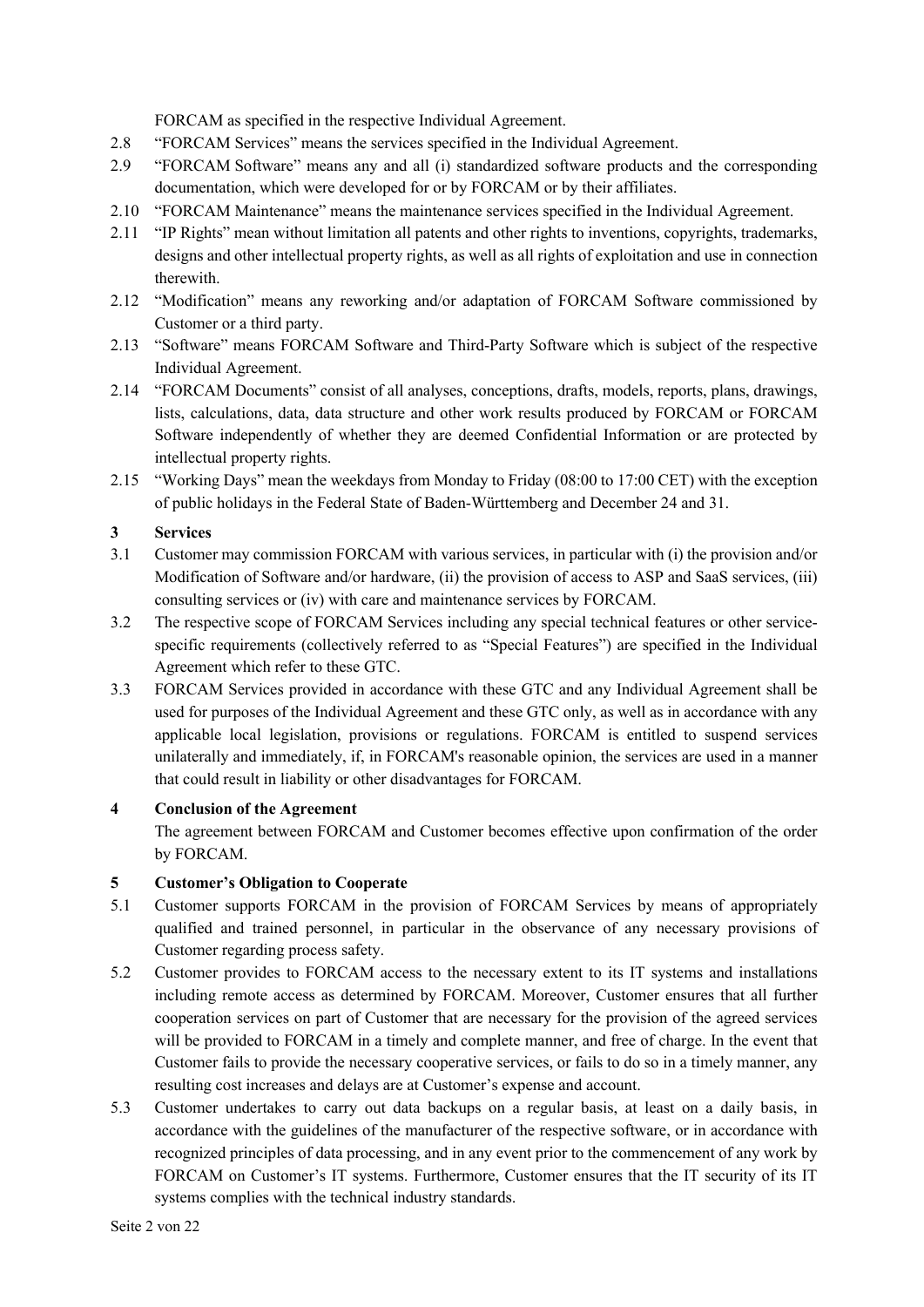- 5.4 Customer designates a contact person to FORCAM for all system-related matters. In the event that the contact person changes, Customer notifies FORCAM without delay about the name and contact information of the new contact person.
- 5.5 In the event that services relate to a specific hardware or software configuration, Customer undertakes to inform FORCAM in a timely manner of any change in the configuration so that FORCAM is in a position to render the services owed under the contract.
- 5.6 In the event that trainings have been agreed upon as FORCAM Services, Customer make available the appropriate premises and technical equipment after consultation with FORCAM. If a training takes place at another location, Customer will rent the premises and provide the necessary hardware and software on site. In consultation with FORCAM Customer ensures that appropriate training systems are available.

## **6 Subcontractors**

FORCAM is entitled to have contractual services rendered by external employees and/or subcontractors of FORCAM, provided that FORCAM remains the contact person for Customer for order and accounting matters. Any services rendered by an external employee and/or subcontractor are subject to these GTC as if they were provided directly by FORCAM.

## **7 Customer's Responsibility/Duties**

- 7.1 Customer is solely responsible for the installation, maintenance, testing and operation of systems, services and devices that are not expressly provided by FORCAM as part of the services to be provided by FORCAM. Insofar as it is necessary for the provision of services by FORCAM, Customer shall ensure that any services, devices, cables and/or connections required and ordered by Customer from third parties are available at the time of the provision of services by FORCAM. FORCAM is not liable for delays in the provision of its services due to breaches of this obligation by Customer.
- 7.2 These GTC do not convey to Customer any entitlement to systems and devices of FORCAM, irrespective of whether they are located on the premises of Customer. Customer does not take any action that would lead to any encumbrance in rem or under the law of obligations in respect of the installations or devices used for the provision of services, and, should such an encumbrance nevertheless arise, immediately removes it at its own expense. Customer does not assert any claims to installations or equipment of FORCAM or of third parties of which FORCAM makes use for the performance of the service, or to IP addresses assigned to FORCAM, as the case may be, and does not obtain any rights to such systems, devices or addresses.
- 7.3 In the event that FORCAM installs systems or devices on Customer's premises in order to provide the services, Customer is liable for any loss of or damage to said systems and devices caused by intent, negligence, unauthorized maintenance or any other cause including theft by Customer, its employees or agents or third parties.
- 7.4 Customer is not entitled to repair, alter or manipulate with FORCAM's installations or equipment, to arrange them differently, or to disconnect them without the prior written consent of FORCAM. Nor shall Customer permit any third party to do so. If FORCAM's systems or devices are damaged or lost, Customer (i) reimburses FORCAM for the cost of their repair or replacement within thirty (30) calendar days of receipt of a written request for reimbursement, and (ii) is liable for any direct and consequential damages FORCAM suffers as a result of the loss or damage to its systems or devices. Upon termination of the Agreement or any Individual Agreement for any reason whatsoever, Customer provides FORCAM with access to its premises to enable and facilitate FORCAM's removal of its respective property.

# **8 FORCAM's Duties**

- 8.1 FORCAM can only comply with contractually agreed delivery times or performance times, if Customer provides its support services in a timely and complete manner.
- Seite 3 von 22 8.2 In so far as FORCAM provides support services as part of an Individual Agreement, Customer is in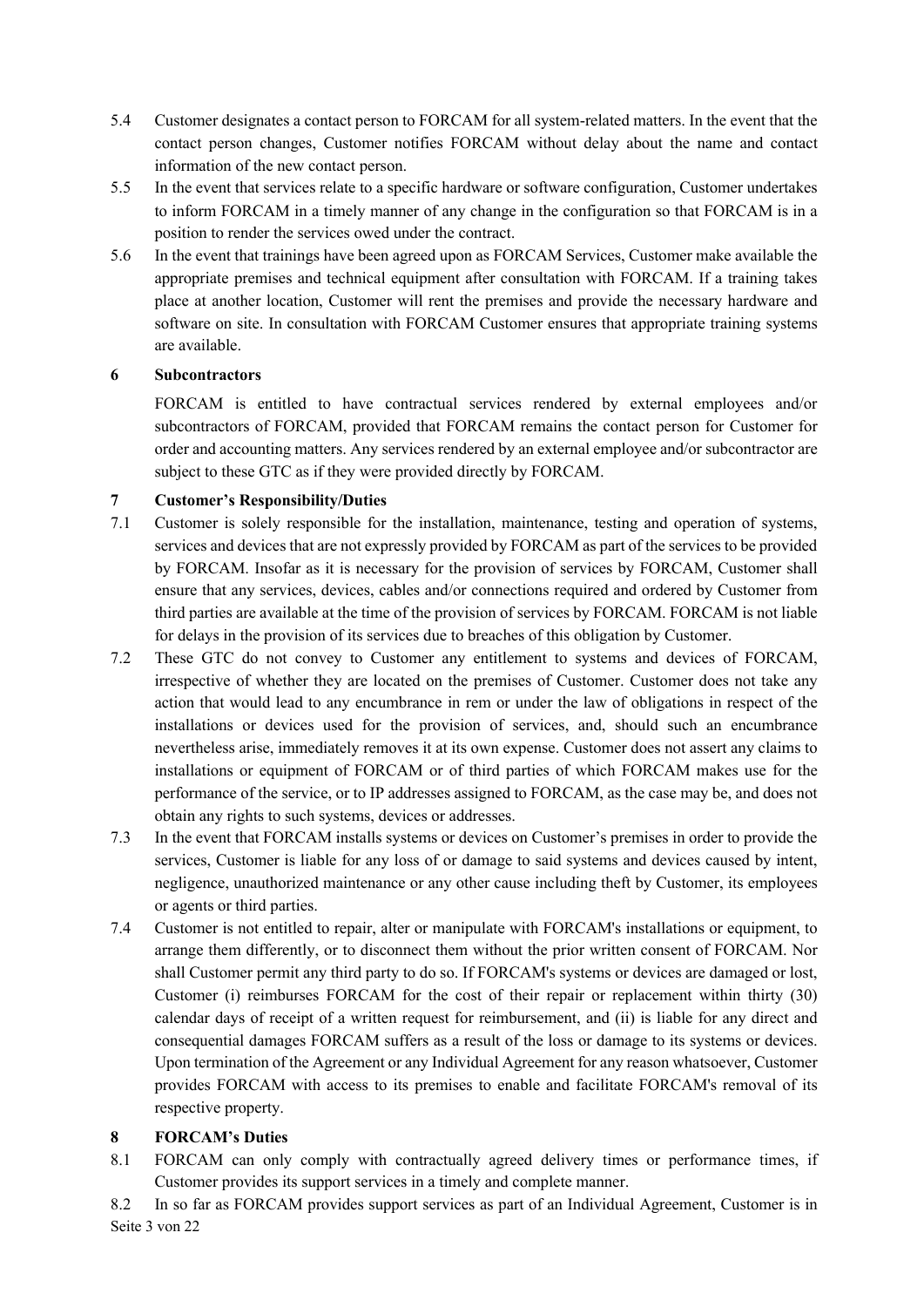each case able to reach FORCAM via the FORCAM support ticket service and receive the agreed support services.

8.3 FORCAM undertakes to carry out its activities in such a manner that they do not interrupt, impair or disturb the network and system operations of Customer.

## **9 Remuneration and Payment**

- 9.1 FORCAM invoices FORCAM Services immediately after provision of the services or the Software, but monthly at the latest. All invoice amounts are due immediately without deduction and must be paid within two weeks after the invoice date.
- 9.2 If an FORCAM employee has to travel to a place other than the registered office of FORCAM in order to provide FORCAM Services, FORCAM shall be reimbursed the costs and expenses for these travels by Customer. Special reimbursement provisions may be specified in the Individual Agreement for FORCAM Services.
- 9.3 Regarding due and unpaid invoice amounts, FORCAM reserves the right (i) to charge legal interest on all invoiced amounts from the due date determined above until full and final payment of these amounts and (ii) to charge reasonable collection costs incurred for these unpaid amounts including but not limited to reasonable expenses for legal proceedings. Each Party shall be responsible for its own expenses in connection with these GTC, unless otherwise specified in these GTC or an Individual Agreement. FORCAM reserves the right to use an external service provider to collect unpaid invoices.
- 9.4 Unless otherwise prescribed by law or agreed upon the parties, all prices, costs and other amounts payable by Customer under these GTC and any Individual Agreements shall be paid (i) in Euro (EUR), (ii) plus all applicable value added taxes, customs duties and other applicable sales taxes or comparable taxes and duties payable by Customer, and (iii) free of any counterclaims and without deduction or withholding of any amount.
- 9.5 If Customer wants to dispute invoiced service fees in part or in full, Customer shall inform FORCAM in writing within sixty (60) calendar days from the respective invoice date, stating the reasons for disputing the corresponding service fees. After expiry of this period Customer waives all rights to dispute the corresponding service fees and assert claims in this regard.
- 9.6 If Customer and FORCAM determine certain fees for recurring service charges as well as personnel costs in an Individual Agreement, these remain unchanged for at least one (1) year after the beginning of the corresponding service period. To compensate for wage and other cost increases or within the framework of the general increase of the license and maintenance prices, FORCAM may increase the tariffs for the respective recurring performance fees and personnel costs in each year following the performance period, by a maximum of five percent (5%) each time, if Customer is notified at least ninety (90) calendar days in advance.

# **10 Liability**

- 10.1 FORCAM is only liable for damages caused by slight negligence, if these are due to the violation of essential contractual obligations. "Essential contractual obligations" are such obligations (i) the fulfilment of which makes the proper execution of a contract possible in the first place and (ii) on the fulfilment of which the contractual parties may regularly rely.
- 10.2 In cases of paragraph 1 as well as in the case of damages which can be traced back to grossly negligent behavior of a simple vicarious agent (i.e. not a managerial employee or organ), FORCAM's liability is limited to the foreseeable damage typical for the contract.
- 10.3 In cases covered by paragraphs 1 and 2, FORCAM's liability for unforeseeable financial, special or accidental damages, consequential damages, loss of profit, loss of goodwill, capital costs, loss of interest is completely excluded. The mandatory provisions of the Product Liability Act remain unaffected.
- 10.4 Customer's claims for damages in cases covered by paragraphs 1 and 2 become time-barred at the latest after 12 months from the time when the claim arose and Customer obtains knowledge of the damage,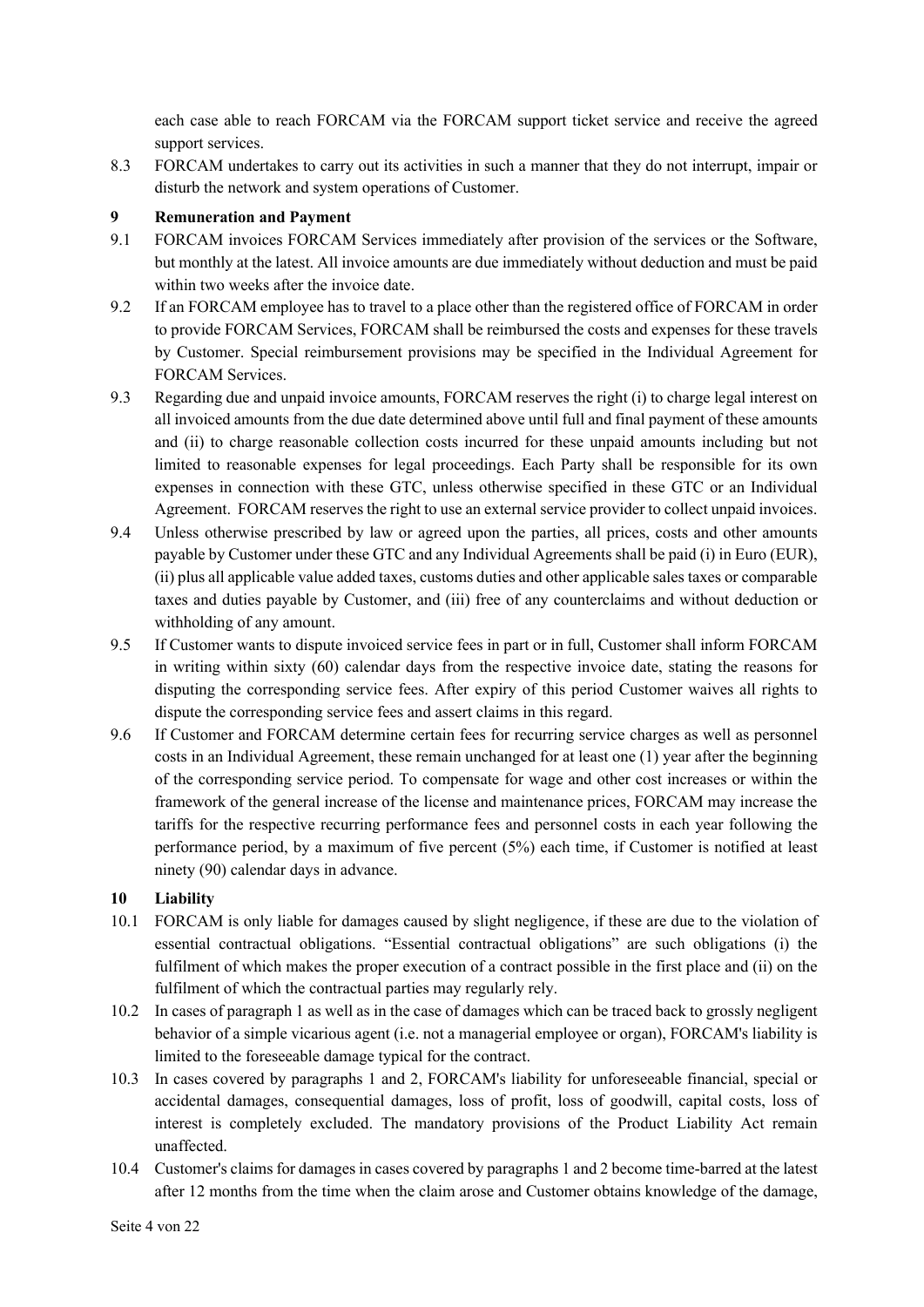and without regard to the origin of the claim and knowledge, at the latest three years after the time of the damaging event.

- 10.5 Except in cases of the assumption of a guarantee, in case of fraudulent intent or in case of injury to life, health or body, the above limitations of liability including the statute of limitations apply to all claims for damages irrespective of their legal basis (including claims in tort).
- 10.6 FORCAM is only liable for the loss or damage of data or programs to the extent that their loss or damage could not have been avoided even by an appropriate precaution of the Customer in his area of responsibility (in particular through the creation of backup copies at least daily). Any further liability for the loss or damage of data or programs is subject to the other restrictions of this clause 10.
- 10.7 The above limitations of liability apply accordingly in the event of any claims for damages against employees or agents of FORCAM.

## **11 Force Majeure**

FORCAM is not liable for the breach of obligations arising from these GTC or from Individual Agreements which are caused by circumstances beyond the control of FORCAM or arise as a result of such circumstances ("Force Majeure"). This includes, but is not limited to, fire, flooding, cable or wire breaks, lightning strikes, persistent general power outages, changes in applicable laws and regulations, government or military actions, government ordered shutdowns, strikes, pandemics, civil unrest, terrorism and war.

## **12 Service Level and Error Categories**

- 12.1 The service levels shall determine the respective response time depending on the error categories.
- 12.2 "Response Time" means the time between (i) receipt of a fault message in the ticket system of FORCAM with all details requisite for the reproduction of the fault provided by Customer and (ii) the receipt confirmation of the fault message by an employee of FORCAM. If any required details are missing, then billing of the Response Time shall commence upon receipt of the requisite missing details.
- 12.3 The Response Time applies only during Working Days (08:00 to 17:00 CET), and is continued on the following Working Day, if it exceeds one Working Day. For faults of error category 1, a Response Time of 1 (one) hour applies. For faults of error category 2, a Response Time of 5 (five) hours applies. For faults of error category 3, a Response time of 24 (twenty-four) hours applies.
- 12.4 The following error categories apply to determine the respective Response Time, unless otherwise defined in the Special GTC and Individual Agreements. FORCAM makes the assignment to an error category.
	- Error category 1 (urgent; the operating process is interrupted): The affected system is not usable due to a fault in the Software or in the hardware.
	- Error category 2 (high; the operating process is impaired): The functioning of the respective system is impaired due to a fault in the Software or in the hardware or there are malfunctions in the Software or in the hardware.
	- Error category 3 (low; the operating process is not impaired; all other calls): It is possible to work with the affected system, even if not consistently within the stipulated parameters, due to a fault in the Software or in the hardware. Any malfunctions in the Software or hardware can be circumvented.

### **13 Indemnity Obligation**

- 13.1 Each Party shall keep the other Party free from claims of third parties and all expenses (including reasonable expenses for legal proceedings) with respect to any infringement of third party intellectual or industrial property rights caused intentionally or negligently by it.
- 13.2 Customer undertakes to indemnify and hold FORCAM harmless from and against any and all claims arising from Customer's use of the services, and any and all claims by participants, Customers, or end users of Customer which relate to the use of services or functions of services.

Seite 5 von 22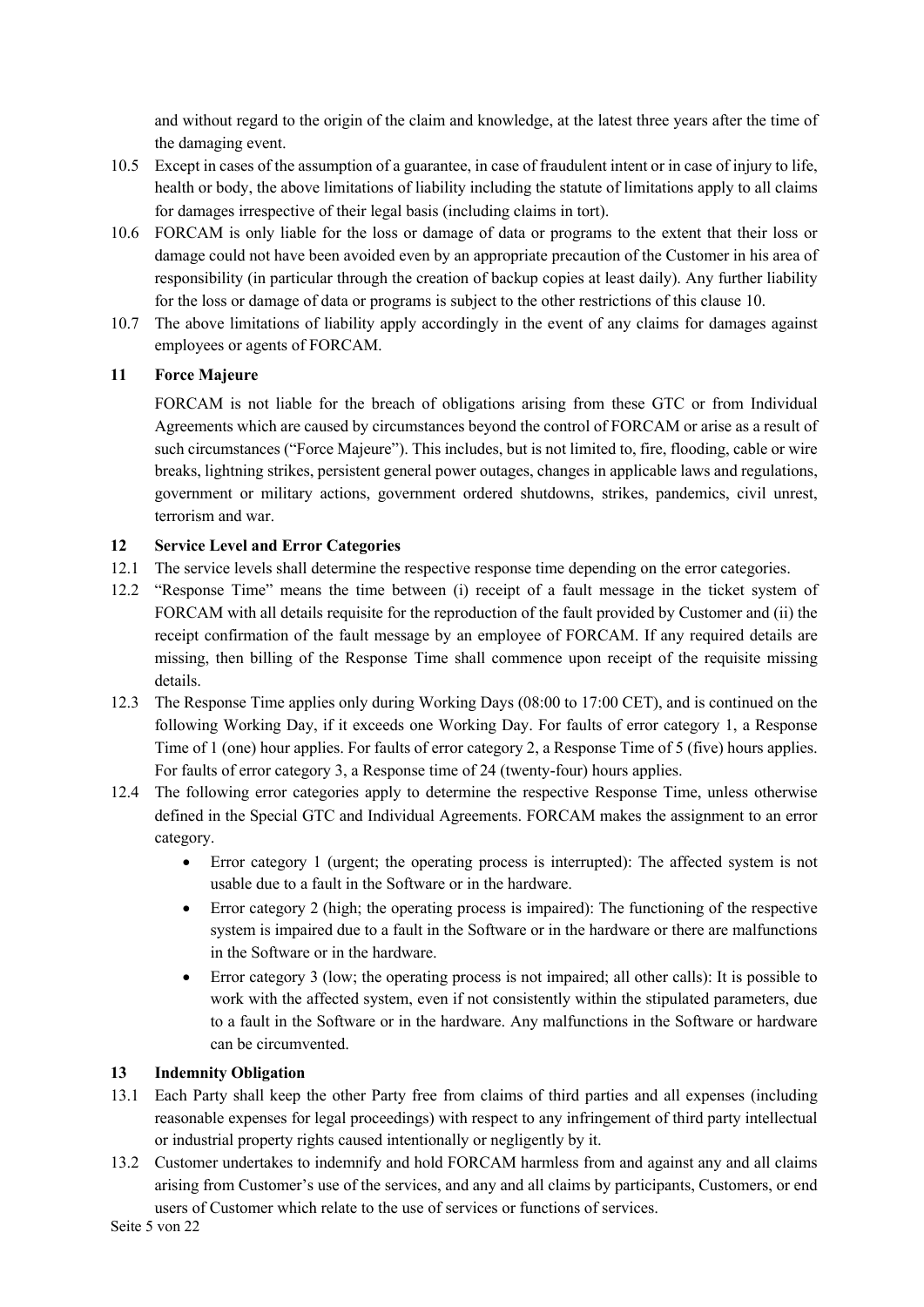- 13.3 FORCAM's obligations under this clause 13 are subject to the restrictions of clause 10.
- 13.4 In all instances where one Party ("Indemnifying Party") is obligated to indemnify the other Party ("Indemnified Party") as provided in these GTC, the Indemnified Party shall notify the Indemnifying Party immediately upon becoming aware of the claim, damage, loss, suit or other event (the "Claim") giving rise to its right to indemnification under this Agreement. The Indemnified Party shall, at the expense of the Indemnifying Party, provide reasonable assistance to the Indemnifying Party in defending the Claim (such as providing copies of documents or witness statements). The Indemnifying Party determines the defense of the Claim, provided that the Indemnified Party is entitled to participate at its own expense with legal counsel of its choice in a secondary role. Any claim-related settlement or agreement reached or entered into by an Indemnified Party requires the prior written consent of the Indemnifying Party, such content not being unreasonably withheld, conditioned or delayed.

### **14 Term and Termination**

- 14.1 The term of an Individual Agreement between the Parties commences on the effective date and shall end upon termination by either Party in accordance with the provisions of these GTC.
- 14.2 Performance periods commence on the date on which both Parties have concluded the Individual Agreement pursuant to clause 4, unless a different commencement date is expressly stated therein.
- 14.3 Unless otherwise specified in the Individual Agreement or in the provisions of the Special Section of these GTC, an Individual Agreement may be terminated in writing with a notice period of three (3) months to the end of the respective current term. The right of termination for good cause remains unaffected.
- 14.4 An Individual Agreement may be terminated without notice, if a Force Majeure event continues for more than thirty (30) calendar days and to the extent that it affects the performance to be rendered under the respective Individual Agreement.

#### **15 Confidentiality**

- 15.1 "Confidential Information" means, with respect to a Party (the "Disclosing Party"), all non-public confidential information relating to the business of such Party (including any such subcontracted information) including without limitation data containing Customer lists, information about Customers, technical information (including technical layouts and designs, cable assignments, network configurations, etc.), information about price calculations, business secrets, the financial situation, communication with Customers or Customer suggestions, benchmark information, satisfaction surveys or information about corporate planning or business projects and the provisions of these GTC including all Individual Agreements, regardless of whether they are named or marked as confidential. FORCAM and Customer will act in accordance with this clause 15, if they exchange Confidential Information in the sense of these GTC and/or an Individual Agreement.
- 15.2 Excluded from the definition of Confidential Information is such information that (i) was demonstrably and in a legally compliant manner known to the receiving Party ("Receiving Party") without any confidentiality obligation prior to the time of disclosure; (ii) was independently developed by the Receiving Party without violation of these GTC; (iii) the Receiving Party lawfully received from a third party who was permitted to disclose it without restriction; (iv) is or will be available to the public or in the public domain from the date of disclosure to the Receiving Party without violation of these GTC; or (v) becomes known to the Receiving Party as a result of a legal or regulatory requirement or order, provided that the Receiving Party takes reasonable steps to inform the Disclosing Party in a timely manner so that the Disclosing Party may take legal action against such requirement or order.
- 15.3 Confidential Information is subject to the Disclosing Party's control. Neither these GTCs nor the disclosure of the Confidential Information shall constitute a grant of rights of use of industrial property rights or intellectual property of the Disclosing Party or of its trade secrets or know-how to the Receiving Party, unless the Parties or the GTC expressly provide that such right of use is granted.
- 15.4 The Receiving Party shall (i) keep Confidential Information in strict confidence and (ii) not use such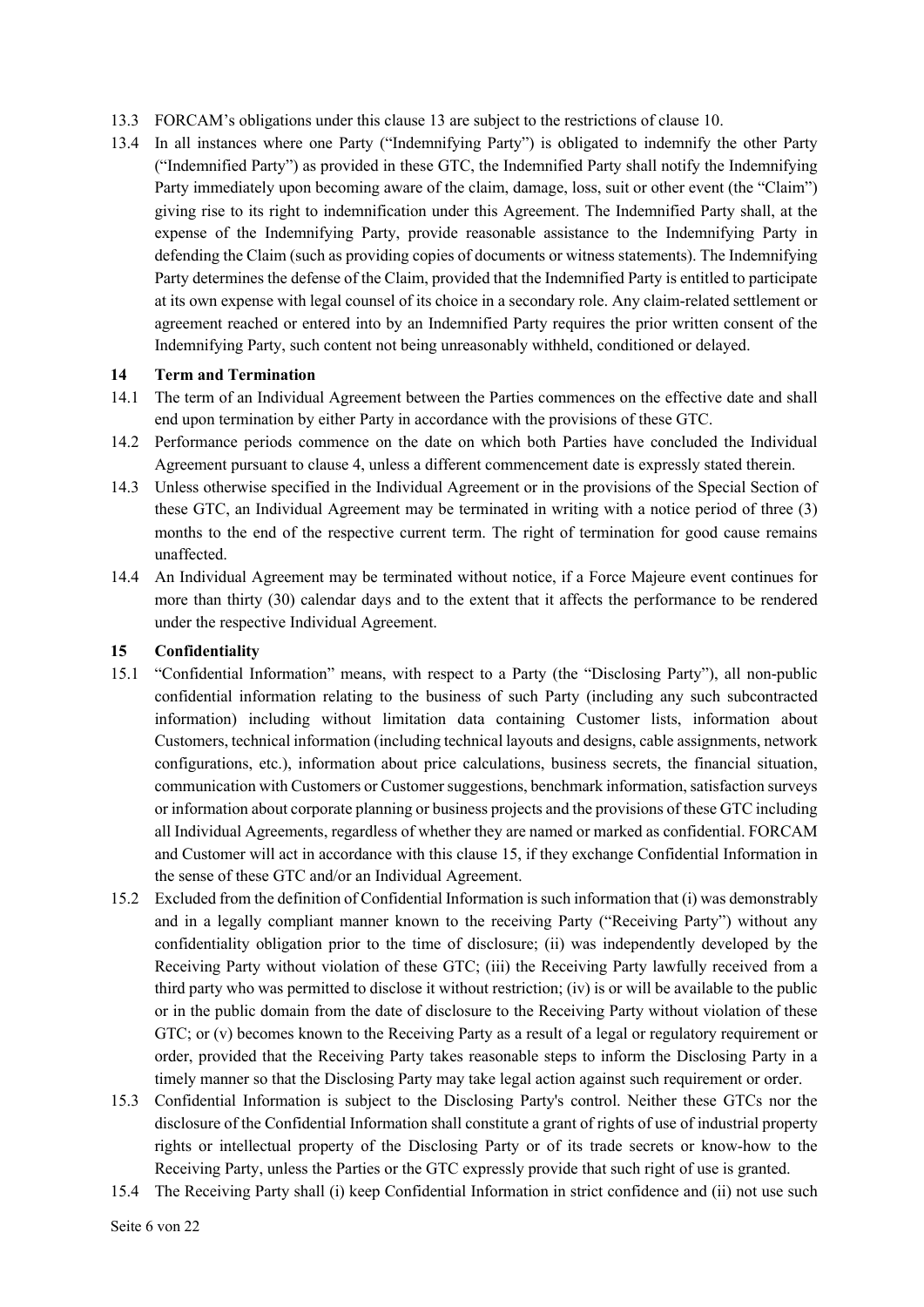information for any purpose other than performance under these GTC or the Individual Agreement and/or otherwise disclose it to any third party in any form without the prior written consent of the Disclosing Party.

15.5 Excluded from the consent to disclosure are those employees, representatives or third parties who must obtain knowledge of the Confidential Information in order to perform the contractual services or who are obliged to do so in order to comply with the order of an authority and/or a court ("Authorized Recipients").

# **16 Suspension of Performance**

- 16.1 FORCAM is entitled, with notification to Customer and without prejudice to all rights to terminate the contract, to suspend services, if (i) this is necessary to comply with an official and/or judicial order; (ii) FORCAM has reason to believe that Customer is committing illegal or unlawful acts in relation to the use of the services; (iii) Customer prevents FORCAM from fulfilling a contractual obligation; (iv) Customer is in default of payment of the contractually agreed remuneration for more than twenty (20) calendar days; and/or (v) another provision of these GTC and/or an Individual Agreement entitles FORCAM to suspend all or some of its services.
- 16.2 If services are suspended due to an action or omission on part of Customer, (i) Customer remains equally obliged to pay the respective service fee as if FORCAM had properly provided the service, and (ii) Customer must reimburse FORCAM for any additional fees and expenses incurred due to the suspension and/or continuation of the service.

## **17 Data Protection**

- 17.1 The Parties undertake to comply with the relevant data protection laws to the extent that the legal obligation of the respective Party is sufficient in connection with the contractual relationship between the Parties.
- 17.2 If and insofar as FORCAM processes Customer's personal data or gains access to Customer's personal data within the framework of the provision of the contractual services, Parties conclude the FORCAM-AVV.

### **18 Partner**

Affiliated companies of Customer within the meaning of §§ 15 et seq. German Stock Corporation Act (AktG) are entitled, but not obliged to conclude Individual Agreements with FORCAM, which are subject to these GTC. Unless expressly provided otherwise, only the respective affiliated company is entitled to performance under the Individual Agreement.

### **19 FORCAM Documents**

- 19.1 FORCAM holds the exclusive rights and title to the FORCAM Documents. Customer receives a right of use in the FORCAM Documents only when such right is expressly granted in writing. Customer undertakes to hand the FORCAM Documents unsolicited over to FORCAM after use, by no later than upon end of the Individual Agreement. Customer does not have any security right of the lessor or any other right of retention in this regard.
- 19.2 Notwithstanding any rights of use to the FORCAM Documents that may have been granted, Customer does not have any claim to a particular form or structure of the data, or to particular data structures to which Customer has access. FORCAM is entitled to change these at any time.

### **20 Machine Repository**

FORCAM is entitled to store the templates (machine connection configuration templates) as well as machine connection configurations created by Customer within the scope of the contractual use and to use them in anonymous form for further development of products and product content.

# **21 Changes**

FORCAM reserves the right to make changes or additions to these GTC, the Individual Agreements as well as other agreements and procedures concerning FORCAM Services, provided that this appears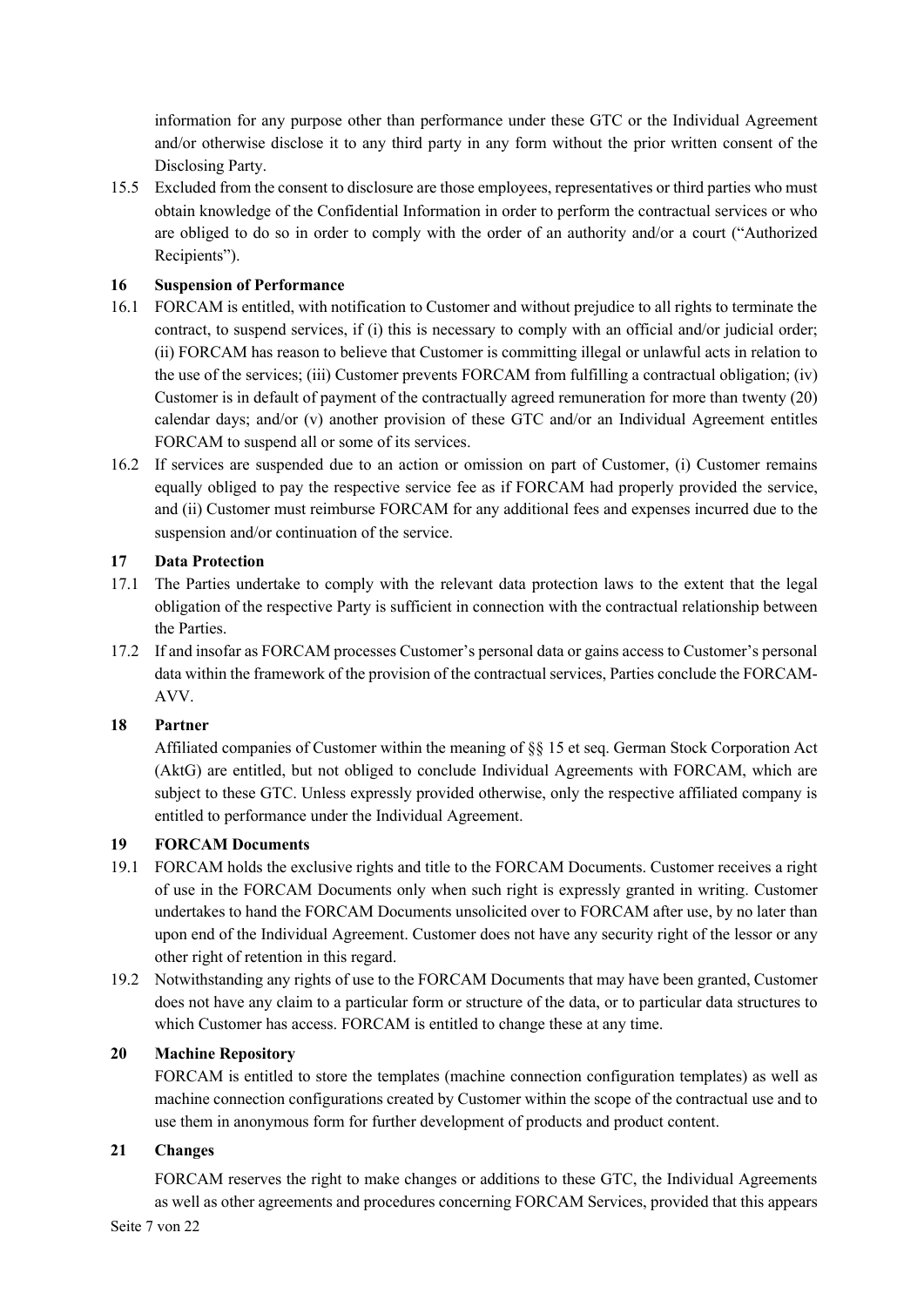necessary to FORCAM and Customer is not disadvantaged by this contrary to good faith. FORCAM will notify Customer of such changes or additions by means of a notification in text form. They are considered approved, if Customer does not object in writing within one month after notification and Customer has been informed in advance about the possibilities of objection and the consequences of the expiry of the objection period.

# **22 Final Provisions**

- 22.1 Customer may only assign or transfer rights or duties after prior written consent of FORCAM.
- 22.2 All legal disputes between the Parties are conclusively decided, to the exclusion of ordinary legal recourse, by the Chamber of Commerce of Bodensee – Oberschwaben), in accordance with its arbitration rules. Default actions and interim relief remain admissible. The place of arbitration is Ravensburg. The number of arbitrators is three. The language of the proceedings is German.
- 22.3 For all legal relationships between the Parties, including all legal disputes between the contracting Parties occurring in connection with the arising and handling of such relationships, the law of the Federal Republic of Germany applies exclusively to the exclusion of any conflicts-of-law provisions and the United Nations Convention on Contracts for the International Sale of Goods.
- 22.4 The specific jurisdiction shall be at Ravensburg, Germany. § 40 para. 2 of the German Code of Civil Procedure (ZPO) is not affected thereby.
- 22.5 If any provision of the GTC and/or any Individual Agreement thereunder is found by a court to be void, waived or otherwise held invalid or unenforceable, the remaining terms, provisions, agreements and restrictions of these GTC and any Individual Agreements thereunder shall remain in full force and effect.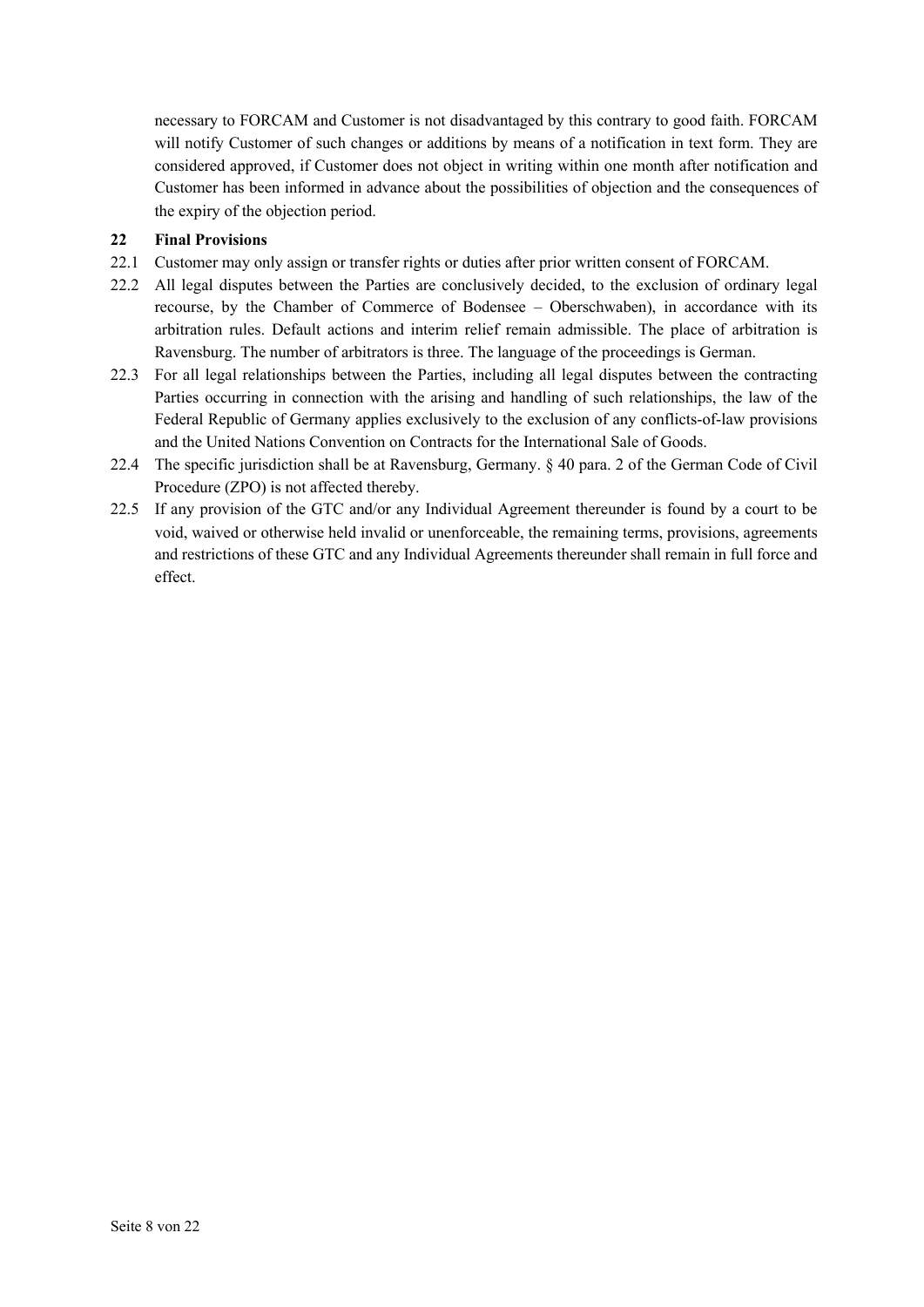## **General Terms and Conditions Special Section**

The Special Section of the GTC contains provisions for:

- FORCAM ASP (I)
- FORCAM Hardware (II)
- FORCAM SaaS (III)
- FORCAM Services (IV)
- FORCAM Software (V)
- FORCAM Maintenance (VI)

# **I. Special Terms and Conditions for FORCAM ASP**

## **1 Subject Matter**

- 1.1 Subject matter of this Section is the temporary hosting and operation of FORCAM Software purchased by Customer and provided on systems of FORCAM or Microsoft or another service provider, and the access via the Internet to the infrastructure required for this purpose in a data center ("Defined Infrastructure").
- 1.2 Any adaptation of FORCAM Software to Customer's needs is not owed and requires a separate commissioning within the framework of FORCAM Services. The same applies to the maintenance of the FORCAM Software which shall be commissioned within the framework of the FORCAM Maintenance.

## **2 ASP Services**

- 2.1 ASP Services consist of the provision of Defined Infrastructure and the installation as well as the operation of FORCAM Software acquired by Customer within the framework of the service package chosen by Customer.
- 2.2 FORCAM provides Customer with the operation of FORCAM Software on the Defined Infrastructure within the framework of these GTC and the service package chosen by Customer for the duration defined in the Individual Agreement ("Term").
- 2.3 At the commencement of the Term FORCAM communicates to Customer the necessary access data for the use of the ASP Services. Customer shall treat the access data confidentially.
- 2.4 Hardware infrastructure & operating. The Defined Infrastructure for ASP is provided in cooperation with Microsoft Azure or another service provider. The associated hardware will be provided on a rental basis.

# **3 Availability**

- 3.1 FORCAM provides ASP Services for use by Customer at the transfer point. The transfer point is the transition from the Defined Infrastructure to the publicly accessible network.
- 3.2 The availability of the Defined Infrastructure shall be an average (calculated throughout the calendar month) of 99%.
- 3.3 In the event that the Defined Infrastructure is not available to the extent provided for in the agreement, the Service Level Agreements of Microsoft Azure, available at https://azure.microsoft.com/dede/support/legal/sla/summary/ apply.
- 3.4 FORCAM shall periodically back up the FORCAM Software and Customer's data stored on the Defined Infrastructure within the framework of the selected ASP Service package.
- 3.5 Periods in which FORCAM carries out previously announced maintenance work on the Defined Infrastructure or the FORCAM Software, and other planned downtimes, are excluded from the availability pursuant to clause 3.2

# **4 Malfunctions**

Seite 9 von 22 FORCAM provides Customer with a ticket system through which Customer may report malfunctions of the Defined Infrastructure at any time. FORCAM shall process the malfunctions reported by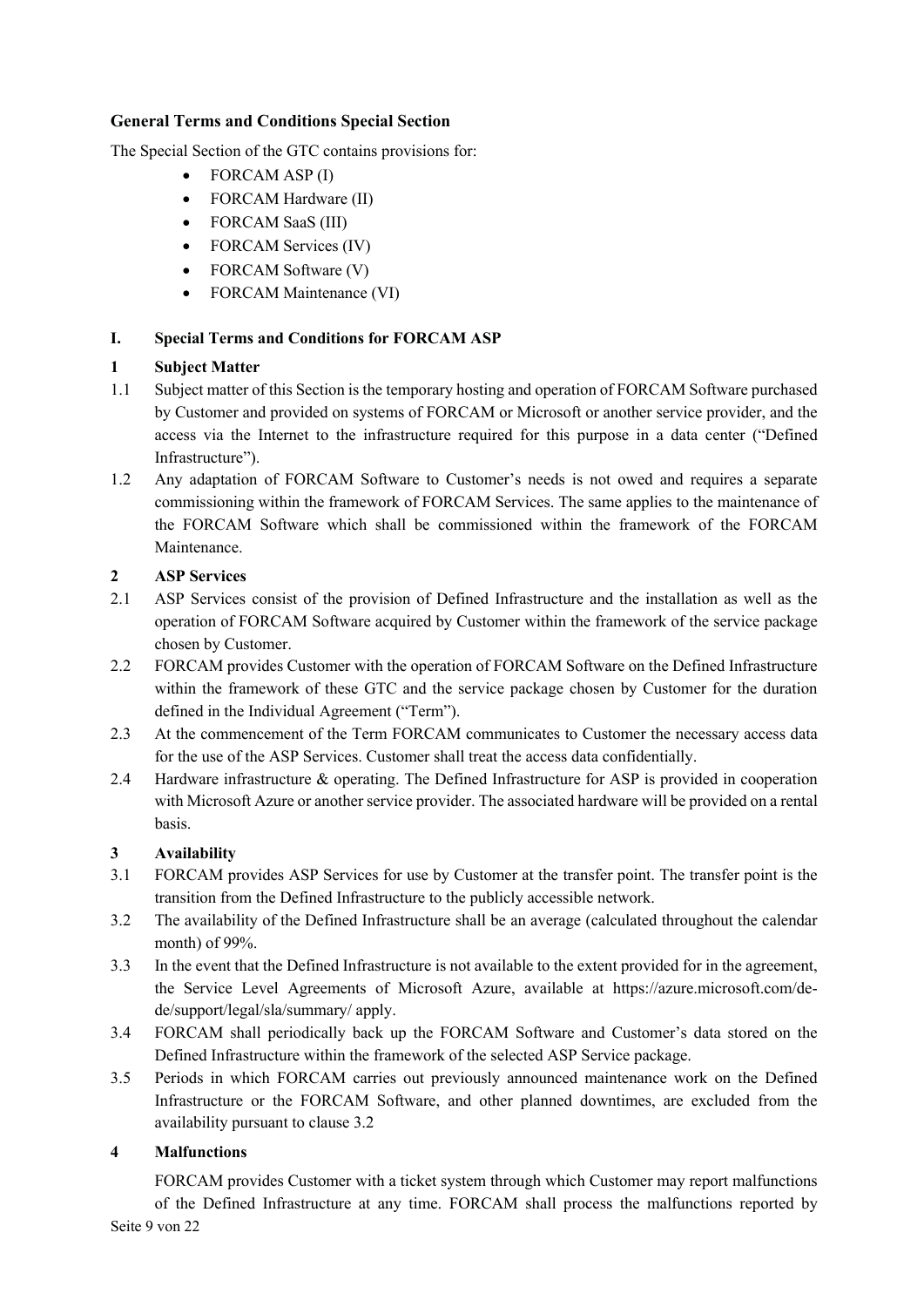Customer that occur during the contractual use by Customer. Clause 12 of the General Section of the GTC applies to the processing of malfunctions.

## **5 Customer's Duties**

- 5.1 Customer is entitled to make use of the ASP Services exclusively within the framework of the Individual Agreement and these GTC.
- 5.2 Customer undertakes to keep confidential the documentation material and access data relating to FORCAM Software or the defined environment. In the event of any misuse or suspicion of misuse, Customer immediately informs FORCAM.
- 5.3 Customer ensures that all authorized users of Customer's ASP Services shall be obligated in accordance with Customer's duties.
- 5.4 Customer undertakes to take and continually adapt appropriate security measures, including state of the art virus protection programs, in order to prevent any damage to the defined environment through access by Customer.

# **6 Right of Use**

- 6.1 Customer is entitled to use FORCAM Software only within the framework of the rights of use as set forth in the Individual Agreement and in the Special Section of the GTC for FORCAM ASP and FORCAM Software.
- 6.2 Customer is entitled to use the copy of FORCAM Software made accessible by FORCAM on the Defined Infrastructure via remote data connections. Any transfer for use by third parties is not permitted.

# **7 Remuneration**

Customer owes the remuneration agreed upon in the Individual Agreement. Payment shall be made quarterly in advance without deductions. In all other respects, the provisions of clause 9 of the General Section of the FORCAM GTC apply.

# **8 Termination of Contract**

Upon termination of the agreement Customer is entitled to save its data stored in the Defined Infrastructure by means of a telecommunications connection. After termination of the agreement FORCAM is not obliged to retain or back up any of Customer's data.

# **9 Liability**

In cases covered by clause 10 paragraphs 1 and 2 of the General Section of the GTC FORCAM's liability for all claims for damages or indemnification in connection with FORCAM ASP is limited per claim to 50% of the amount to be paid annually by Customer for FORCAM ASP, but not exceeding EUR 100,000, and per year to 100% of the amount to be paid annually by Customer for FORCAM ASP, but not more than EUR 300,000.

# **II. Special Terms and Conditions for the Provision of FORCAM Hardware**

- 1. Customer exclusively acquires from FORCAM the FORCAM Hardware specified in the Individual Agreement.
- 2. FORCAM delivers the FORCAM Hardware together with documentation ex works. Customer bears the risk and costs of delivery.
- 3. Upon request FORCAM installs the FORCAM Hardware and prepares the hardware for operation. Costs and conditions are set out in Section III.
- 4. Upon ex-works delivery of FORCAM Hardware, the invoice for the purchase of FORCAM Hardware will be issued.
- 5. If Customer has acquired maintenance services of FORCAM together with the purchase of hardware,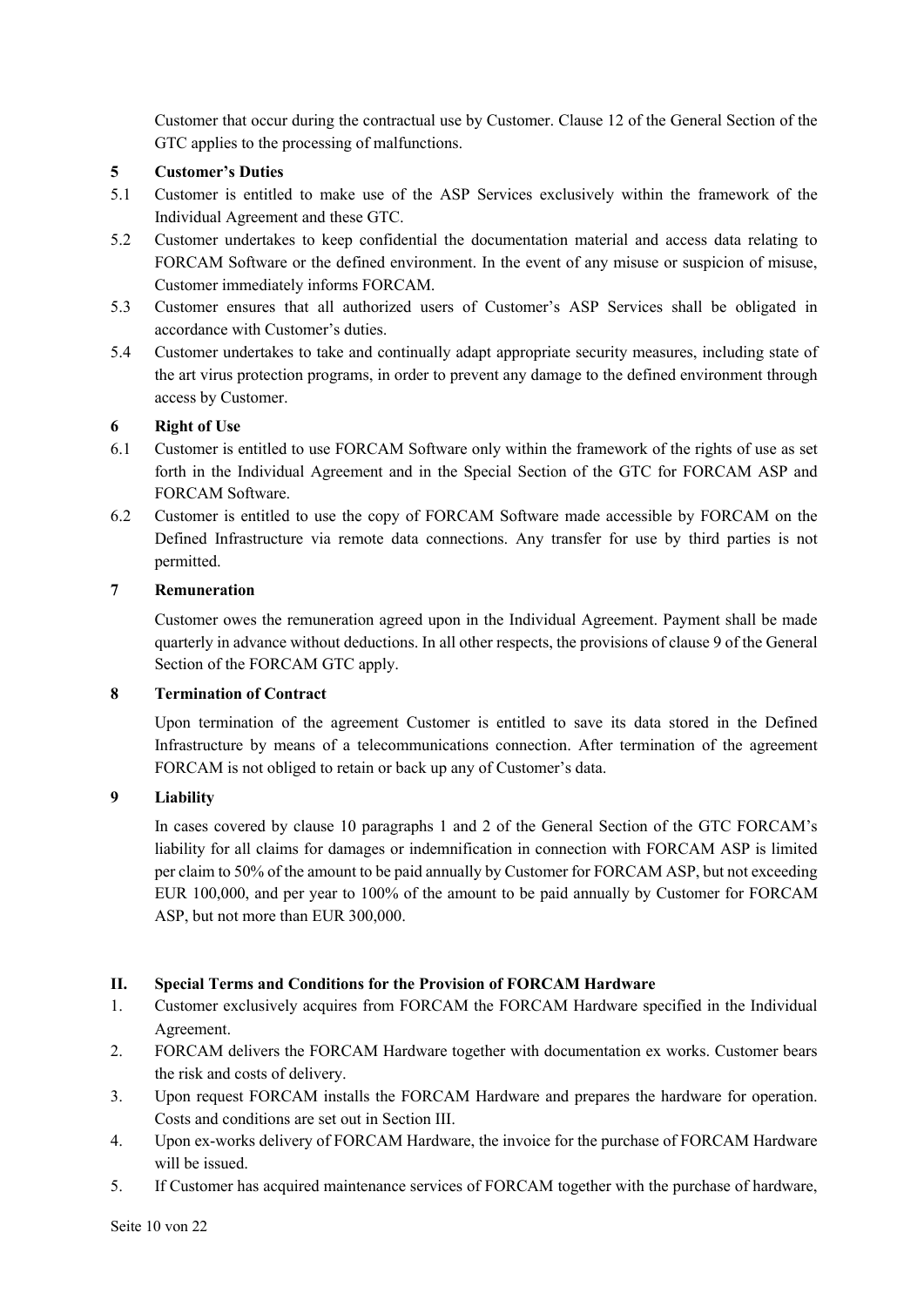then Customer may withdraw from the Individual Agreement for FORCAM Maintenance in the event of a withdrawal from the purchase of FORCAM Hardware.

- 6. In the event of defects of FORCAM Hardware, FORCAM is entitled to remedy the defect by at its own choice - subsequent improvement or replacement delivery. Any claims due to defects become statute-barred within twelve (12) months commencing on the day of transfer of FORCAM Hardware to Customer except in the case of fraudulent intent, the absence of a quality guaranteed by FORCAM as well as in the cases of clause 10.5 of the General Section of the GTC. In these cases the statutory regulation applies.
- 7. Customer shall examine the delivered hardware with regard to defect without delay, and shall in the event of a defect - notify FORCAM without delay. If Customer fails to notify, FORCAM Software is deemed to have been approved, unless it is a defect that was not recognizable during the examination. If such a defect becomes apparent subsequently, the notification shall be made without delay following its discovery; otherwise, FORCAM Hardware is deemed to have been approved also in respect of this defect.
- 8. In cases covered by clause 10 paragraphs 1 and 2 of the General Section of the GTC FORCAM's liability for all claims for damages or indemnification in connection with FORCAM Hardware is limited per claim to 50% of the amount to be paid by Customer for FORCAM Hardware, but not exceeding EUR 100,000, and per year to 100% of the amount to be paid by Customer for FORCAM Hardware, but not more than EUR 300,000.

## **III. Special Terms and Conditions for SaaS (Cloud Models)**

## **1 Subject Matter**

- 1.1 Subject matter of this section is the provision of access to FORCAM Software in accordance with the specifications of the Individual Agreement within the framework of SaaS (cloud models) on systems hosted and operated by FORCAM or Microsoft or other service providers ("SaaS Platform").
- 1.2 An adaptation of FORCAM Software to the needs of Customer is not owed.

### **2 SaaS Services**

- 2.1 SaaS Services consist of the provision of the SaaS Platform.
- 2.2 FORCAM grants Customer access to the SaaS Platform within the framework of these GTC for the duration defined in the Individual Agreement ("Term").
- 2.3 FORCAM provides Customer with a hotline service pursuant to clause 3 as well as with a support service pursuant to clause 4.
- 2.4 At the beginning of the Term FORCAM communicates to Customer the necessary access data for use of the SaaS Platform. Customer shall treat the access data strictly confidential.

### **3 Hotline Service**

As part of the hotline service FORCAM provides Customer with a ticket system through which Customer can report errors of the SaaS Platform at any time (24/7).

# **4 Support Service**

- 4.1 Within the framework of the support service FORCAM will process the errors reported by Customer that occur during the contractual use of the SaaS Platform by Customer. An error shall be deemed to exist, if the SaaS Platform does not perform the functions described in the documentation, delivers incorrect results, is not available, or does not work in any other manner in accordance with its functions, so that the use in accordance with the agreement is not only significantly impaired.
- 4.2 Within the framework of the support service FORCAM undertakes to limit the cause of the error, to diagnose the error, and insofar as this is possible with reasonable effort, to remedy the error.
- 4.3 Measures within the scope of the support service are provided during support hours. The support hours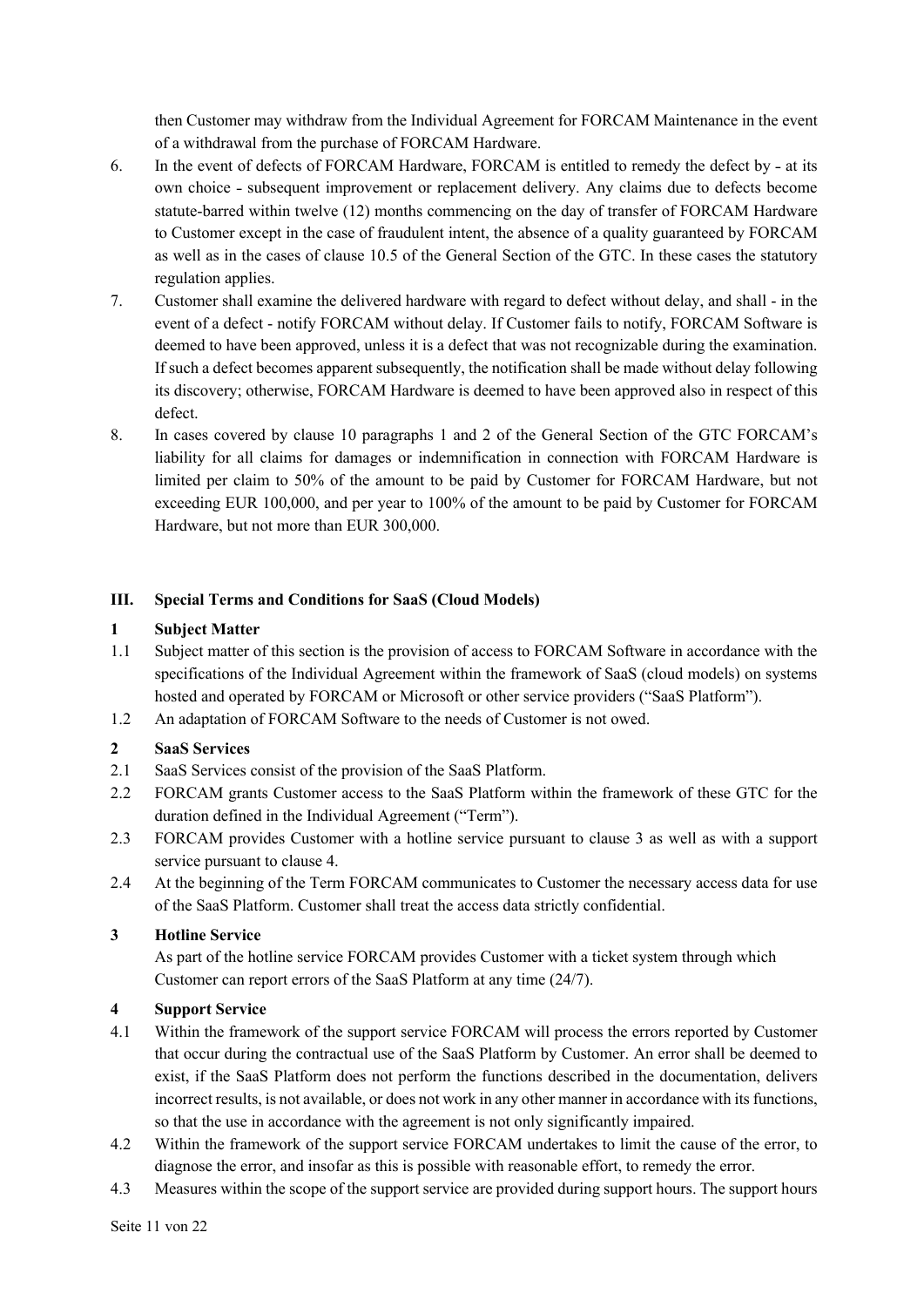are determined by the support plan commissioned by Customer in each case. Measures outside the support hours shall only be carried out on basis of a separate agreement in each individual case and against separate remuneration.

- 4.4 During support hours the applied Response Time for the reported errors in each case depend on the support plan commissioned by Customer whereby errors of error category 3 pursuant to clause 12.4 of the General Section of the FORCAM GTC shall be remedied exclusively within the framework of the regular updates.
- 4.5 Errors are classified by employees of the support service into error categories pursuant to clause 12 of the General Section of the GTC.
- 4.6 If an error cannot be remedied within 8 hours, an escalation procedure shall be initiated, insofar as this is included in the support plan ordered by Customer. This shall not apply to errors of error category 3.
- 4.7 The support services are not provided,
	- if Customer uses the SaaS Platform contrary to the terms and conditions;
	- in the event of errors that have been caused by application errors on part of Customer and which could have been avoided by due consultation of the program documentation;
	- in the event of software errors to virus infestation on part of Customer or other external influences for which FORCAM is not responsible;
	- in the event of software errors which are caused by missing hardware by Customer, in the Customer's operating system or in other computer programs.

# **5 Availability**

- 5.1 FORCAM makes the SaaS Platform available for use by Customer at the transfer point. The transfer point is the transition from the SaaS Platform to the publicly accessible network.
- 5.2 FORCAM owes the provision of the SaaS Platform only within the framework of the chosen support plan.
- 5.3 The hosting of the SaaS Platform is subject to an availability of 99% averaged over a calendar month.
- 5.4 The periods during which FORCAM carries out previously announced maintenance work on the SaaS Platform as well as other planned downtimes are excluded from the availability pursuant to clause 5.3. The maintenance work does not exceed the period of 8 (eight) hours per month.
- 5.5 If the SaaS Platform is not available to the extent provided for in the agreement, Customer will receive the following credits for the failed period:
	- 1. availability <99% and > 95%: 10% of the monthly amount paid by Customer for the affected module of the SaaS Platform
	- 2. availability <95% and > 90%: 25% of the monthly amount paid by Customer for the affected module of the SaaS Platform
	- 3. availability <90: 50% of the monthly amount paid by Customer for the affected module of the SaaS Platform
- 5.6 A prerequisite for the creation of credit notes is that Customer reports the failure of the SaaS Platform or the respective module via a ticket pursuant to clause 3 immediately after the failure has been determined and documents the period between failure and report within the scope of the report.

# **6 Customer's Obligations**

- 6.1 Customer is entitled to use the SaaS Platform exclusively within the scope of the Individual Agreement and these GTC.
- 6.2 Customer undertakes to keep the documentation materials and access data to the SaaS Platform confidential. In the event of any misuse or suspicion of misuse, Customer shall immediately inform FORCAM.
- 6.3 Customer ensures that all of Customer's authorized users of the SaaS Platform are obliged in accordance with Customer's obligations.
- 6.4 Customer is responsible for the observance of necessary technical requirements and security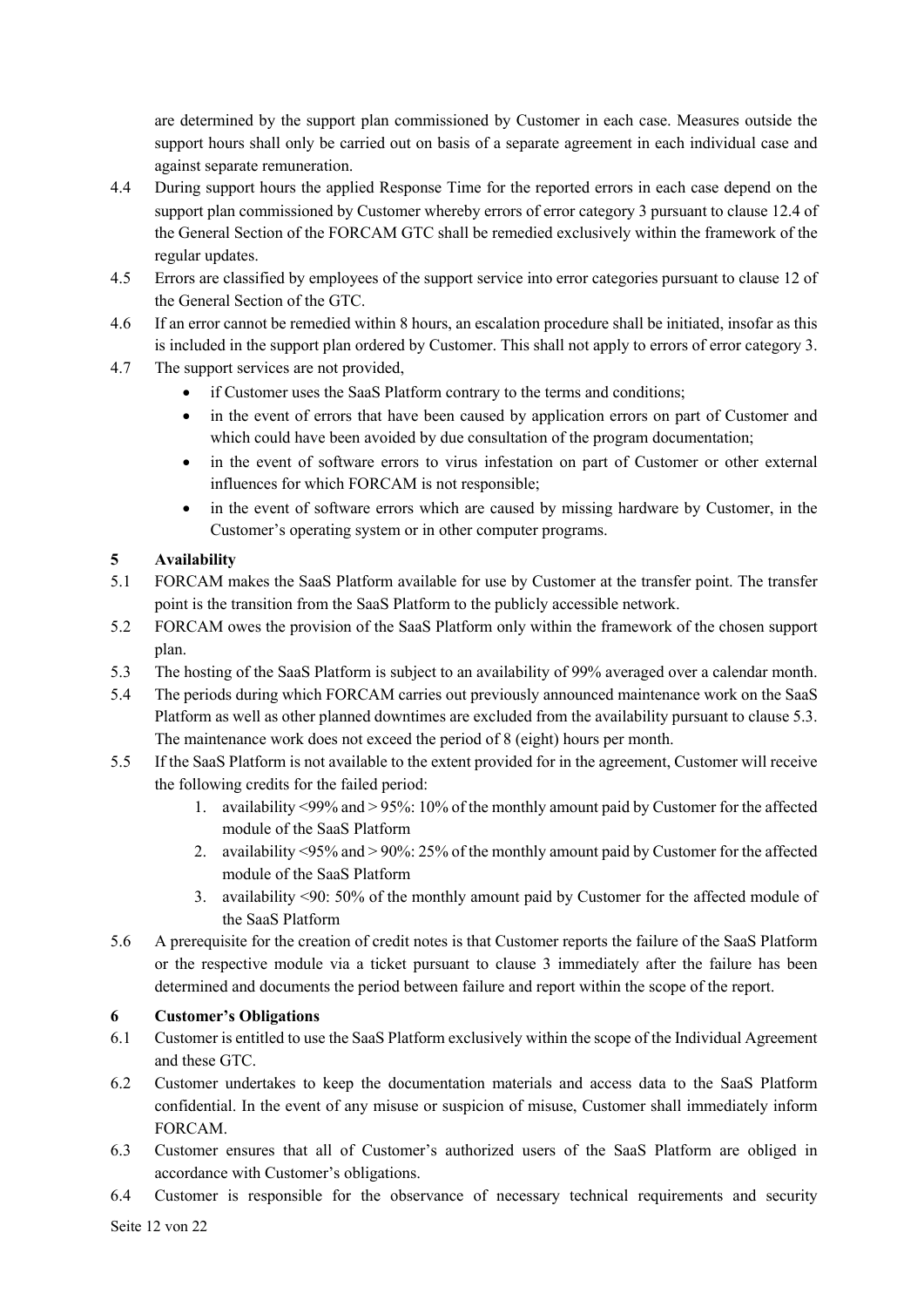precautions for the SaaS Platform. This includes, in particular, a fail-safe Internet connection with appropriate bandwidth, the validity of a comprehensive IT security concept including firewalls on the accessing devices with up-to-date antivirus programs that correspond to the state of the art, and a regular external backup of all uploaded content and data.

- 6.5 Customer shall not make any changes and/or manipulations to the SaaS Platform and the corresponding software. Furthermore, Customer shall not upload any content and data which Customer is not entitled to process and/or upload or process and/or distribute content and data which infringe third party rights and/or violate applicable law.
- 6.6 Customer notifies FORCAM without delay of any disruptions, impairments, and/or any damages in connection with the use of the SaaS Platform. In this connection Customer also takes all reasonable measures to avert or minimize any damage.
- 6.7 In the event that any disruptions, impairments, and/or any damages in connection with the use of the SaaS Platform are attributable to the fact that Customer culpably violates Customer's obligations, Customer bears the sole responsibility for the same. Any liability on part of FORCAM is expressly not assumed.

## **7 Rights of Use**

- 7.1 FORCAM grants Customer a simple, non-exclusive and non-transferable right of use with respect to the SaaS Platform and the corresponding Software for the purposes provided for in the contract.
- 7.2 The right of use in accordance with the above clause relates exclusively to the number of users or Workstations listed in the Individual Agreement. Transfer for use by third parties is not permitted.
- 7.3 Use of the SaaS Platform by Customer for other purposes than those expressly stated in these terms of use is not permitted. In particular, Customer is not entitled to make any changes or interventions to the SaaS Platform and/or to allow unauthorized persons access thereto and/or to reproduce and/or distribute the SaaS Platform or parts thereof. Should Customer violate this provision, FORCAM is entitled to terminate the agreement for good cause.
- 7.4 FORCAM grants Customer the right to use the documents generated within the framework of use of the SaaS Platform for internal purposes. The publication of documents and their distribution to third parties without the prior consent of FORCAM is expressly prohibited.

### **8 Changes, Updates, Upgrades**

- 8.1 Customer is entitled to access the version of the SaaS Platform with the specifications on which the Individual Agreement is based.
- 8.2 FORCAM is entitled to further develop the SaaS Platform, i.e. to change or replace functions and/or to add new functions ("Changes") at any time. In this event, FORCAM updates the SaaS Platform description as necessary. Therefore, Customer is required to read the SaaS Platform description at regular intervals. FORCAM informs Customer in advance of any important Changes.
- 8.3 FORCAM is also entitled, but not obliged to develop and implement Changes of a content-related and/or technical nature, updates and upgrades for the SaaS Platform. In this case, Customer's right of use also extends to the new functions, updates and upgrades.

# **9 Audit**

- 9.1 Customer enables FORCAM to ensure the use in accordance with the agreement, and in particular, the qualitative and quantitative compliance with the rights of use of the SaaS Platform by means of technical measures or appropriate investigations.
- 9.2 Customer undertakes to provide FORCAM with the necessary information regarding the use thereof, and to grant FORCAM access to relevant documents and records. Furthermore, FORCAM is entitled, subject to the observance of a reasonable period of notice, to examine the software and hardware environment that is used, either itself or through an independent third party who shall be bound to professional secrecy, on the premises of Customer during the usual business hours of Customer. FORCAM shall take into consideration the Customer's interests, and shall, in particular, intervene in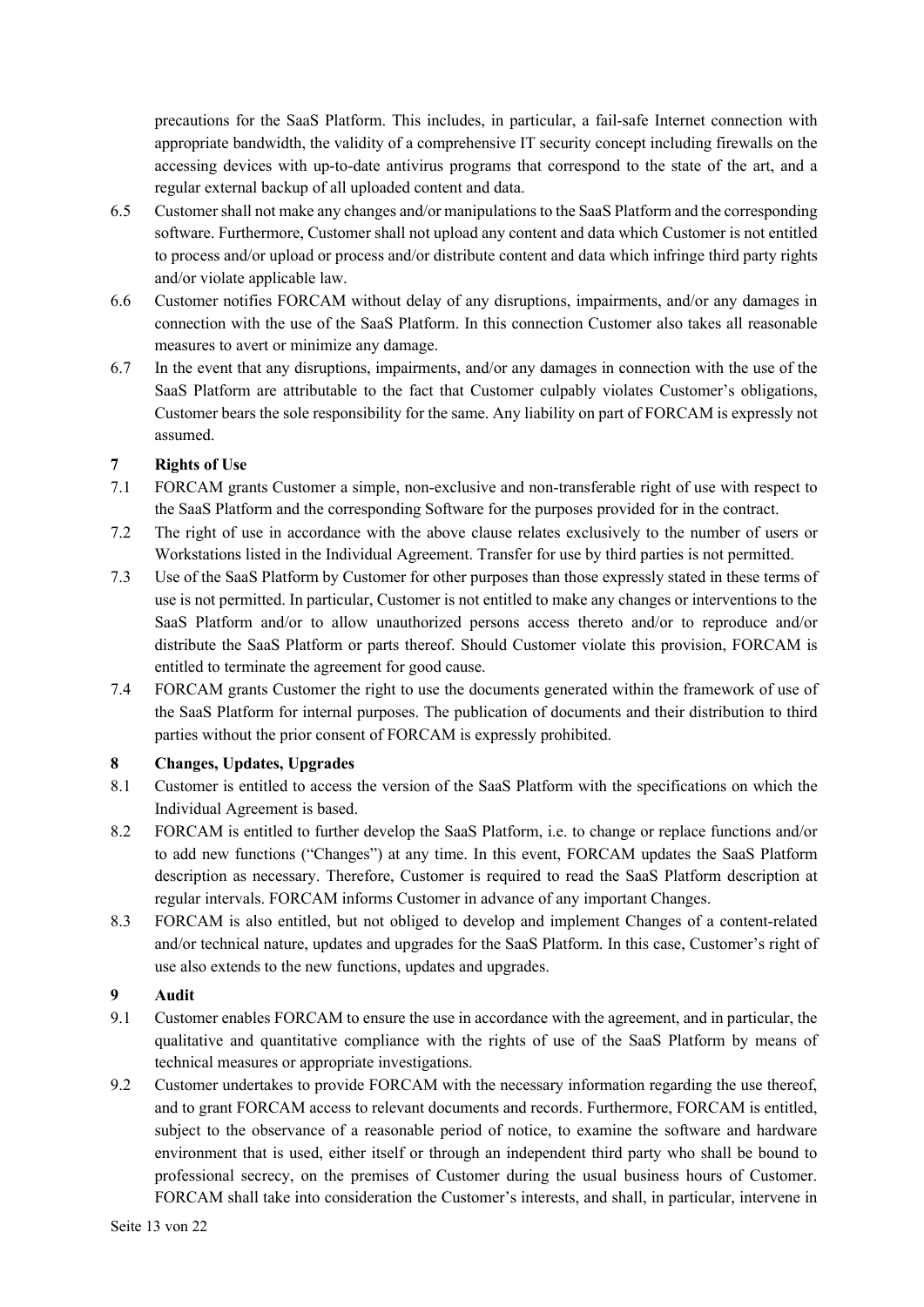the operational processes of Customer only to such an extent as shall be absolutely necessary for the purposes of the inspection.

- 9.3 The costs of the examination shall be borne by FORCAM, insofar as there is no deviation between the actual and the agreed use on part of Customer. Otherwise, Customer bears the costs of the examination.
- 9.4 In the event of a deviation of the actual scope of use from the agreed scope of use, Customer shall relicense any additional use on the basis of the then valid price list of FORCAM for the past, and shall license it for the future.

## **10 Remuneration**

Customer owes the remuneration agreed upon in the Individual Agreement. Payment shall be made quarterly in advance without deductions. In all other respects, the provisions of clause 9 of the General Section of the FORCAM GTC apply.

## **11 Content Rights and Data Protection**

- 11.1 Customer is solely responsible for the uploading and processing of content on the SaaS Platform and ensures that Customer has all necessary rights.
- 11.2 Customer is responsible under data protection law for all personal data that user uploads to the SaaS Platform and/or stores on it, processes and/or makes accessible to third parties. This applies on the one hand to the personal data of Customer's employees and on the other hand to all personal data of contact persons at contractual partners such as general contractors, subcontractors or third parties.
- 11.3 FORCAM as the host of the SaaS Platform processes the personal data as a processor. Therefore, FORCAM and Customer conclude the FORCAM AVV.

## **12 Liability**

In cases covered by clause 10 paragraphs 1 and 2 of the General Section of the GTC FORCAM's liability for all claims for damages or indemnification in connection with SaaS is limited per claim to 50% of the amount to be paid annually by Customer, but not exceeding EUR 100,000, and per year to 100% of the amount to be paid annually by Customer, but not more than EUR 300,000.

### **13 Term and Termination**

- 13.1 Unless otherwise provided for in the Individual Agreement the agreement has a term of three years and is thereafter extended by one further year in each case, unless it is terminated with a notice period of 3 months to the end of the term.
- 13.2 Upon termination of the agreement Customer is entitled to secure Customer's data stored on the SaaS Platform by means of a telecommunications connection. After the termination of the agreement FORCAM is not obliged to retain or back up any of Customer's data.

# **IV. Special Terms and Conditions for FORCAM Services**

# **1 Subject Matter**

Subject matter of this section on FORCAM Services is the provision of services in accordance with the service specified in the Individual Agreement for Customer's project ("Customer's Project"). In all other respects the FORCAM GTC apply.

# **2 Scope**

- 2.1 Prerequisite for the conclusion of an order for the provision of services by FORCAM is the determination of the service to be provided within the framework of the provisions jointly determined with Customer in the Individual Agreement.
- 2.2 FORCAM Services shall be retained by Customer at least thirty (30) days in advance.
- 2.3 Remuneration depends on the skill levels of FORCAM employees in accordance with daily rates. Partial days are fully compensated.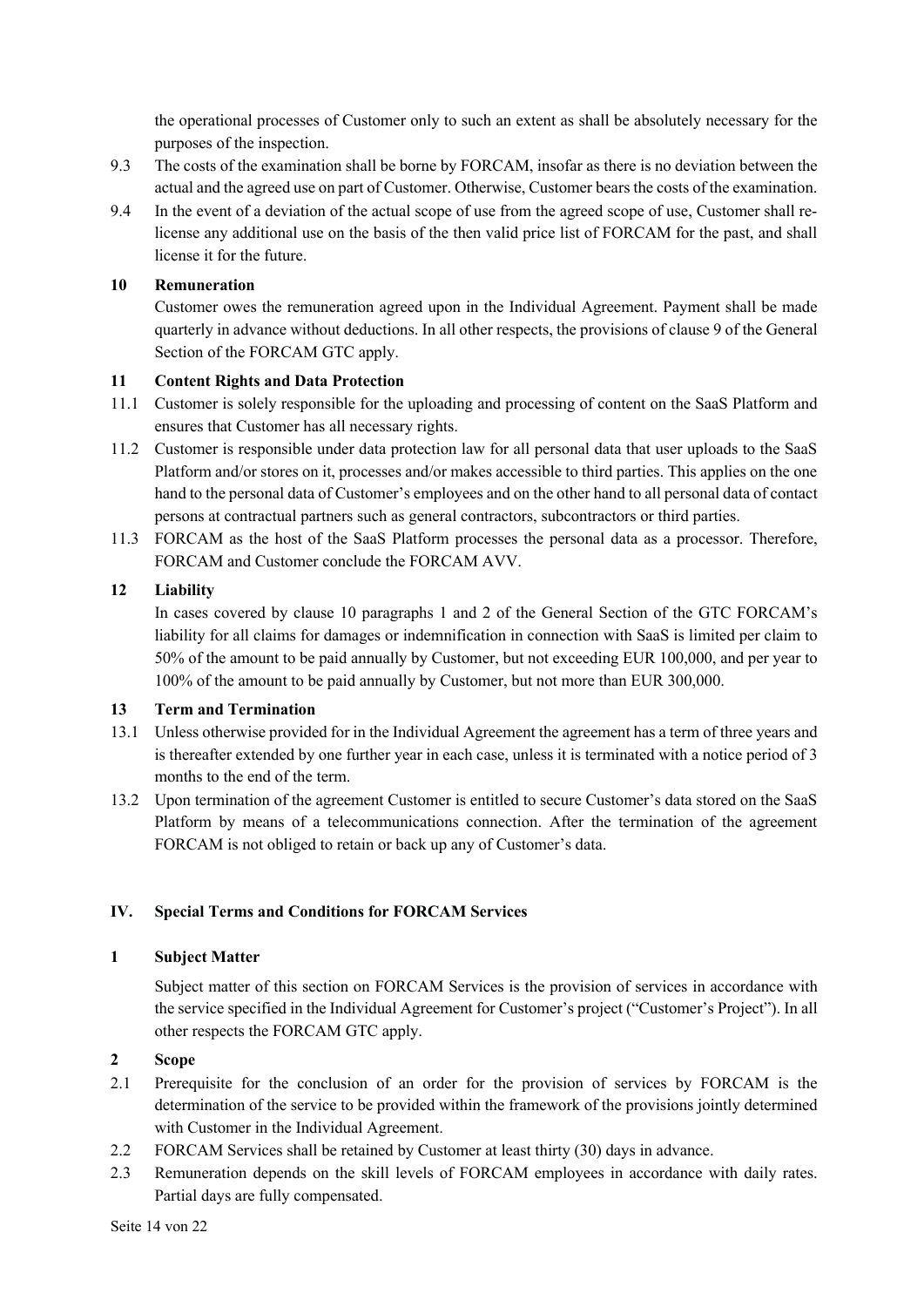2.4 Any FORCAM Services performed outside the Working Days have to be stipulated separately and are compensated in accordance with the Individual Agreement for FORCAM Services.

## **3 Change Request**

Customer may submit a Change Request. FORCAM examines the feasibility of the Change Request and submits an offer to Customer for its implementation. If Customer accepts the offer by returning the countersigned offer, the Change Request becomes binding.

## **4 Skill Levels**

The hourly/daily rates charged for personnel in case of a regular eight-hour day are set forth in the respective Individual Agreement with reference to the levels set forth below:

- 4.1 Skill level 5 strategy: management and strategy consulting, overall responsibility for the fulfillment of orders and Customer needs, development of innovative overall solution strategies for complex problems, contact person at top management level, business vision, portfolio management.
- 4.2 Skill level 4 steering manager: responsibility for overall project management, technical and strategic advice to Customers/project managers, conception of new methods and procedures, entrepreneurial project management of complex, global, innovative projects, contract management.
- 4.3 Skill level 3 senior consultant, senior developer, senior service engineer:
	- (i) consulting: project management and technical leadership of project teams, consulting in the conception and implementation of solution approaches, budget and team management, conceptions on project level and development of decision templates, management and planning of projects/subprojects, independent project controlling.
	- (ii) development: cooperation with and management of development teams, conception of solutionoriented development approaches, management and planning of development projects/subprojects, systems engineering, independent project controlling.
	- (iii) service: guidance of service engineers, service consulting, cooperation with and management of service teams, responsibility for ticket processing, updates and resolution times.
- 4.4 Skill level 2 consultant, developer, service engineer:
	- (i) consulting: analysis of business processes, project team member, organization and development of solutions, knowledge management, module training, quality control in projects, subproject management.
	- (ii) development: cooperation with and leadership of development teams, conception and development of new functions based on development guidelines.
	- (iii) service: responsibility for ticket handling, customization tasks, technical support, service presentations, testing.
- 4.5 Skill level 1 junior consultant, junior developer, junior service engineer:
	- (i) consulting: project team member to analyze and process Customer requests, maintain project management tools, gather information.
	- (ii) development: development team member for creation and Modification of programs in accordance with development specifications, maintaining project management tools, information procurement.
	- (iii) service: acceptance of tickets and qualification, ticket processing under supervision, service team members to carry out machine connections and hardware service, maintenance of project management tools, information procurement.

### **5 Overtime Surcharges**

In addition to the above billing rates, the following surcharges will be assessed:

- Working Days outside of 8 a.m. to 5 p.m.: plus 50%.
- Saturday work from 8 a.m. to 5 p.m.: plus 50%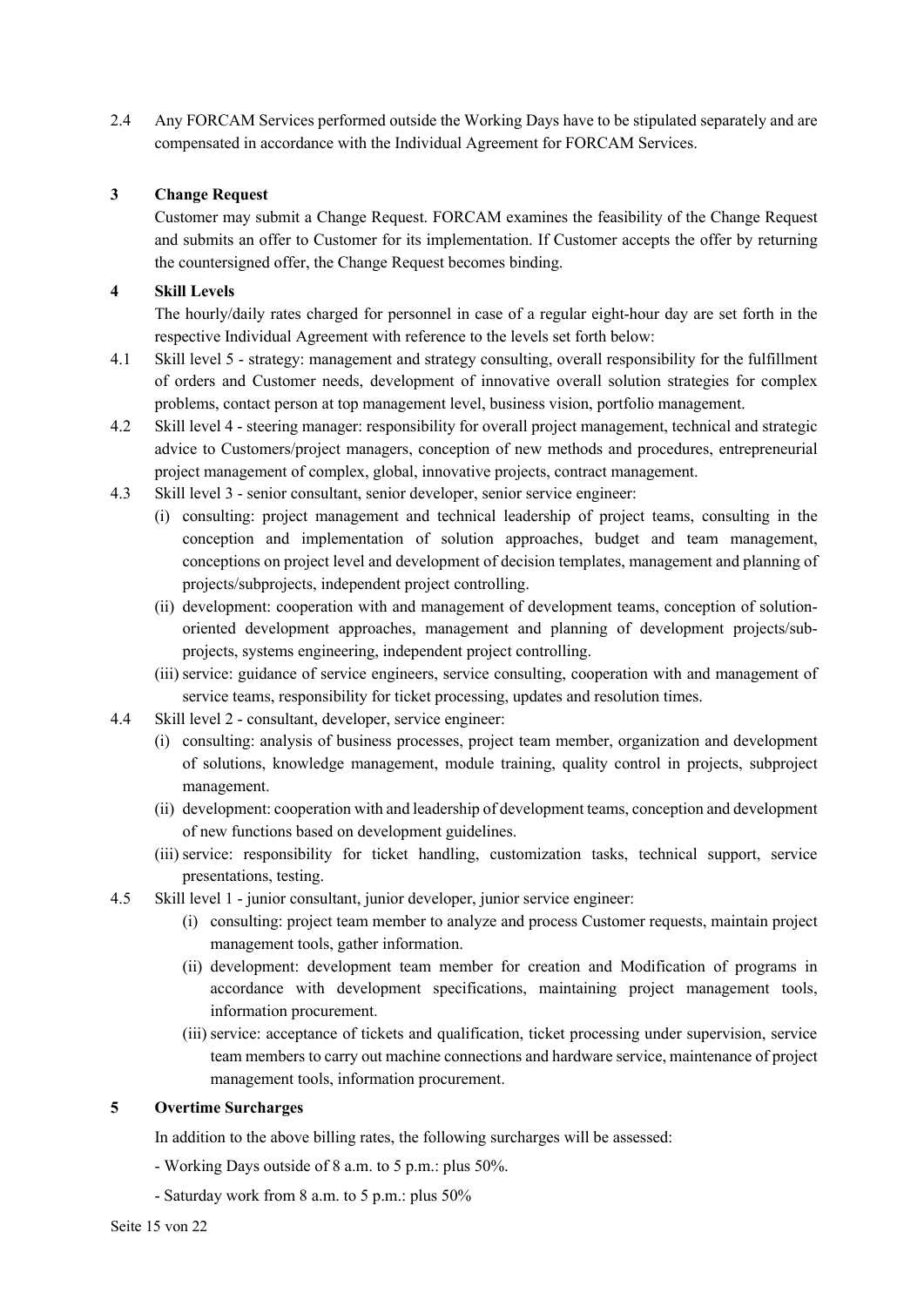- Saturday work outside 8 a.m. to 5 p.m.: plus 100%.
- Sunday and holiday work, 24/31/12: plus 150 %.

### **6 Travel Expenses**

Travel times and travel expenses will be charged to Customer on a time and material basis. For travel times, half the effort rate based on the corresponding skill level will be applied. The following framework conditions apply:

- (i) Flat rate per kilometer: EUR 0.50/km
- (ii) Rental car: VW Golf or Passat class
- (iii) Flight (flight duration < 6 hours) economy class: actual expenses
- (iv) Flight (flight duration  $> 6$  hours) business Class: actual expenses
- (v) Train, 2nd class: actual expenses
- (vi) Hotel, max. 3 stars: actual expenses
- (vii) Public transportation: actual expenses
- (viii) Taxi and parking fees: actual expenses
- (ix) Incidental expenses: actual expenses

### **7 Invoice**

Services are invoiced after they have been provided. In the event of a change in the preliminary conditions for the rates charged, FORCAM reserves the right to adjust them. In all other respects, the provisions of clause 9 of the General Section of the FORCAM GTC apply.

#### **8 Customer's Obligations to Cooperate**

- 8.1 **Organization** Customer provides the following resources:
	- (i) Project manager of Customer with appropriate resources,
	- (ii) CIP manager, and
	- (iii) contact person from appropriate departments of Customer (e.g. IT, Maintenance and ERP/ SAP), if necessary.

Furthermore, Customer is obliged to create the following framework conditions:

- (i) Customer ensures project acceptance among the affected user groups in the run-up to the project.
- (ii) Customer ensures transparency and understanding of the relevant project objectives.
- (iii) Customer ensures that system access is restricted to appropriately authorized persons.
- (iv) In addition, the obligations of Customer under the General Section of the FORCAM GTC apply.
- 8.2 **Right of Access, Remote Access.** For all IT systems involved in the project, the rights of access and remote access set forth in clause 5.2 of the General Section of the FORCAM GTC apply.
- 8.3 **IT Infrastructure**. Customer provides the necessary IT infrastructure listed in the specification agreed upon in the Individual Agreement (unless specified separately). In particular, it shall be necessary to ensure unhindered access between the IT systems (including technical requirements such as firewalls).
- 8.4 **Machine controls**. Customer ensures the installation and cabling of the hardware components specified in the Individual Agreement for communication with the corresponding machine controls. Customer make available the machine signals specified in the Individual Agreement and reviews and compares the aforementioned signals with the actual machine status prior to the machine connection configuration on part of FORCAM.
- 8.5 **FORCAM Adapter for SAP**. Customer imports the FORCAM adapter into the corresponding SAP target system and provides appropriate support for the adaptation of the FORCAM adapter. For testing purposes Customer provides access to the SAP test system. Furthermore, Customer ensures the design and validation of solutions for the integration of the FORCAM adapter into existing processes and function modules and performs the necessary regression, integration and acceptance tests. The development and implementation of changes to Customer's own programs and SAP standard adaptation are carried out by Customer and are not part of the offer of FORCAM Services. Customer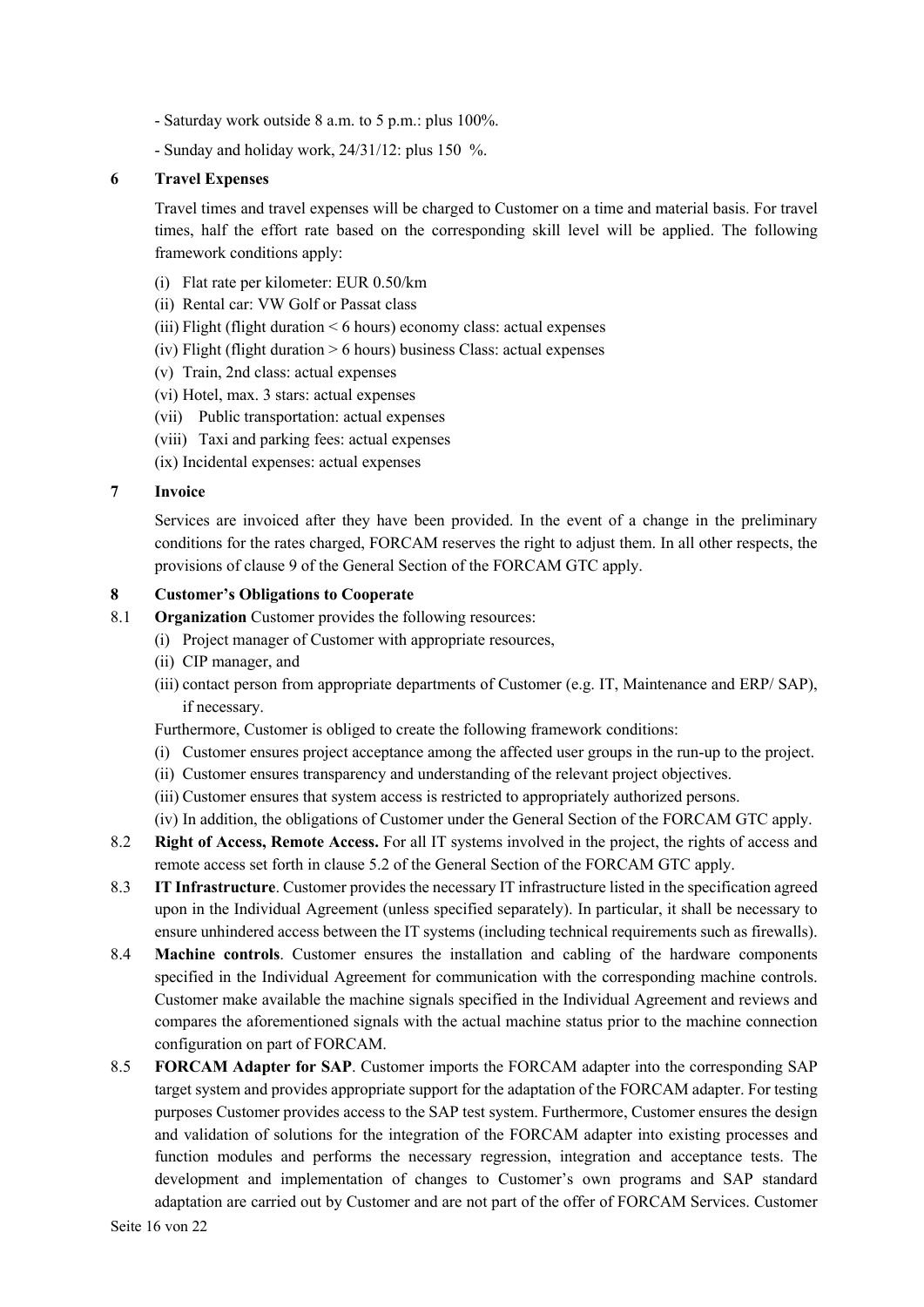provides its documentation of existing processes concerned and their mapping in SAP. Customer also provides information on SAP standard adaptation settings.

# **9 SAP Delivery Items FORCAM Adapter for SAP**

- 9.1 Providing the FORCAM adapter by means of transport files for import into the target SAP system.
- 9.2 Support the design and validation of solutions to integrate the FORCAM adapter into the existing SAP environment.
- 9.3 Adaptation of FORCAM adapter in SAP and connection to the Factory Framework or FORCE.
- 9.4 Support integration testing between FORCAM adapter and Factory Framework or FORCE.
- 9.5 Prepare FORCAM adapter customization guide and service description.
- 9.6 Training "IDOC Management" according to training documents.
- 9.7 Provision of documentation of any enhancements made.

## **10 Service Packages**

- 10.1 FORCAM offers special service packages for the support of Customer's IT system, which shall be ordered separately by Customer. Subject matter of the service packages shall be the services described in the respective service package.
- 10.2 **Exclusion of Services**: The following services are not provided under the service packages:
	- availability and data backup
	- software Modifications/developments as well as installation and commissioning of new software versions
	- updates to a new version free of license fees (e.g. version  $X$  to version  $Y$ )
	- elimination of errors caused by interventions of Customer or a third party or by improper use of the system
	- elimination of errors that are not based on a defect of the Software for which the Individual Agreement was concluded
	- provision of the source code or parts thereof
- 10.3 **Other frame conditions**: Shortfall or excess of support periods specified in the service package:
	- Days not used expire at the end of each year.
	- If the service contingent specified in the service package is exceeded, the excess service will be billed according to the standard service rates
- 10.4 **Availability**: Support services can be called on Working Days (8:00 a.m. to 5:00 p.m. CET).
- 10.5 **Term and Terms of Payment**: The flat fee payable under the service package is payable annually in advance and is automatically renewed for one year on January 1, unless the agreement has been duly terminated in due time. The notice period for support services is three months to the end of a year.

### **11 Liability**

In cases covered by clause 10 paragraphs 1 and 2 of the General Section of the GTC FORCAM's liability for all claims for damages or indemnification in connection with FORCAM Services is limited per claim to 50% of the amount to be paid annually by Customer for FORCAM Services, but not exceeding EUR 100,000, and per year to 100% of the amount to be paid annually by Customer for FORCAM Services, but not more than EUR 300,000.

# **V. Special Terms and Conditions for the Provision of FORCAM Software**

1 **Subject Matter**. Subject matter of the Special Terms and Conditions for the Provision of FORCAM Software is the provision of the Software specified in the Individual Agreement ("Standard Software") to Customer and the granting of the necessary rights to use the Standard Software. In the event that Customer desires the services of FORCAM Maintenance, a separate agreement shall be concluded.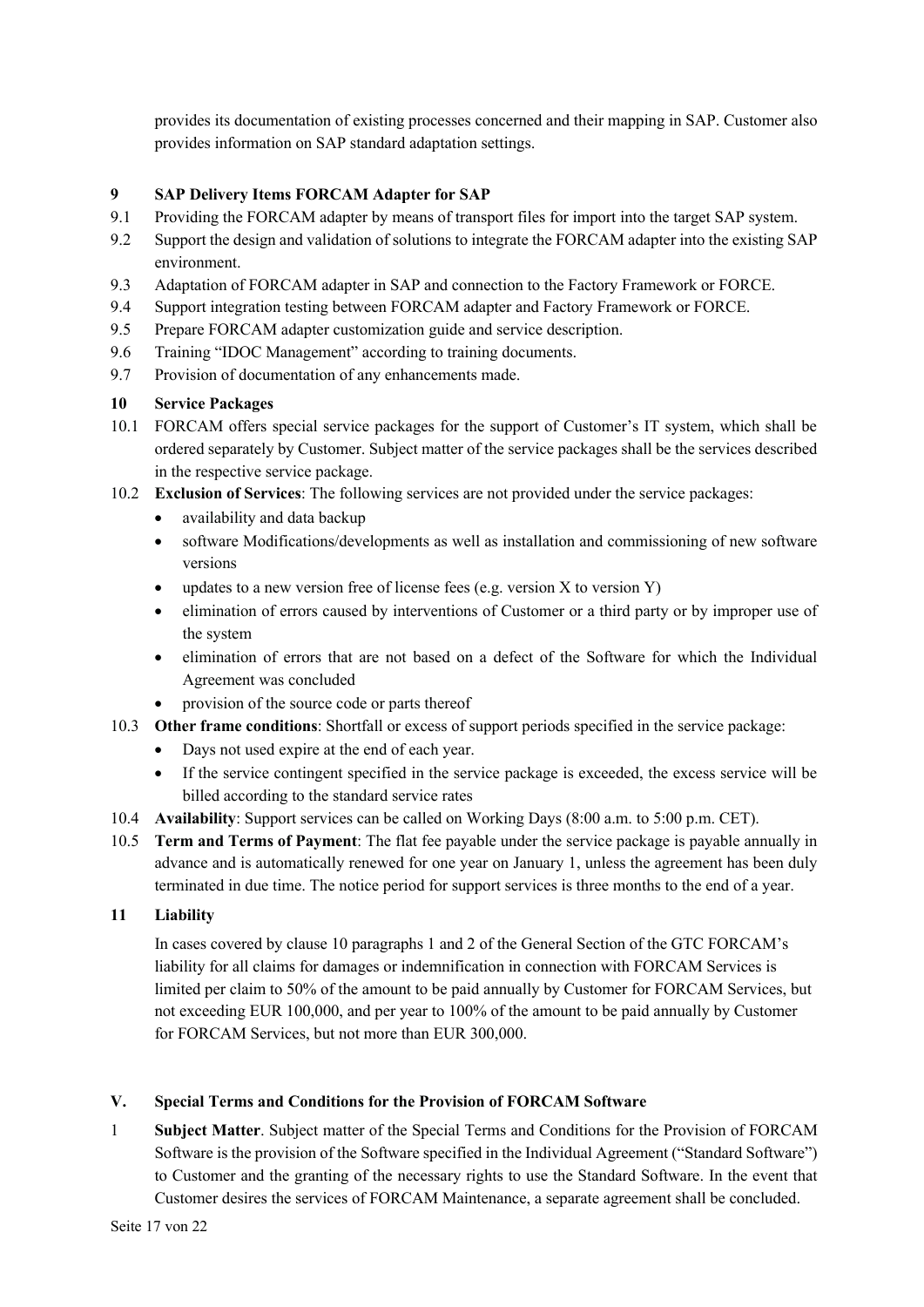2 **Provision**. FORCAM makes available to Customer the Standard Software in an object code as download. FORCAM hands over to Customer the license key required for the download. The Standard Software includes associated documentation material (in particular operating instructions, descriptions, manuals, file overviews, record descriptions, and other material).

# 3 **Rights of Use.**

- 3.1 Customer is only entitled to use the Standard Software within the framework of the license of use granted and in accordance with the provisions of these GTC.
- 3.2 Upon full payment of the agreed fee or remuneration FORCAM grants to Customer for the agreed period of time a non-exclusive and non-transferable right to use the Standard Software for its operational purposes.
- 3.3 Insofar as Third-Party Software forms a part of the Standard Software, the terms and conditions of the granting of rights of use to the Software designated in the Individual Agreement as Third-Party Software are set forth in the third-party license terms and conditions attached to the Individual Agreement.
- 3.4 The right of use pursuant to the foregoing clause 3.2 exclusively refers to the copy of the Standard Software provided by FORCAM for the number of installations on servers and Workstations of Customer specified in the license certificate. The transfer for use by third parties is not permissible.
- 3.5 Customer is entitled to use the Standard Software only within the scope of rights of use granted. In particular, Customer is not entitled to reproduce Standard Software, unless this is absolutely necessary for its correct use. Under no circumstances is Customer entitled to lease or otherwise sublicense the Standard Software, to make it available or accessible to the public via a line or via radio signals, or to make it available to third parties against payment or free of charge.
- 3.6 Customer is not entitled to decompile or reproduce the Standard Software in deviation from the requirements of applicable laws (such as copyright law).
- 3.7 If Customer exceeds its rights of use granted to it under this clause, such use shall be subject to the corresponding fee set forth in the Individual Agreement. If no fee has been agreed for the type of usage overrun, Customer owes damages.
- 3.8 Customer may use the Standard Software on another system, if the central system on which the Standard Software is installed fails and this disrupts the course of business in Customer's company. However, the total number of permissible copies of Standard Software may not be exceeded.

# 4 **Audit**

- 4.1 Customer enables FORCAM to ensure the use in accordance with the agreement, and, in particular, the qualitative and quantitative compliance with the rights of use of the Standard Software by means of technical measures or appropriate investigations.
- 4.2 Customer undertakes to provide FORCAM with the necessary information regarding the use thereof, and to grant FORCAM access to relevant documents and records. Furthermore, FORCAM is entitled, subject to the observance of a reasonable period of notice, to examine the software and hardware environment that is used, either itself or through an independent third party who shall be bound to professional secrecy, on the premises of Customer during the usual business hours of Customer. FORCAM shall take into consideration the Customer's interests, and shall, in particular, intervene in the operational processes of Customer only to such an extent as shall be absolutely necessary for the purposes of the inspection.
- 4.3 The costs of the examination shall be borne by FORCAM, insofar as there is no deviation between the actual and the agreed use on part of Customer. Otherwise, Customer bears the costs of the examination.

# **5 Warranty**

5.1 Customer undertakes to examine the Standard Software for obvious errors immediately upon receipt, and to inform FORCAM about all errors without delay. Otherwise, any warranty for such errors is excluded. The same applies in the event that such an error should subsequently become apparent.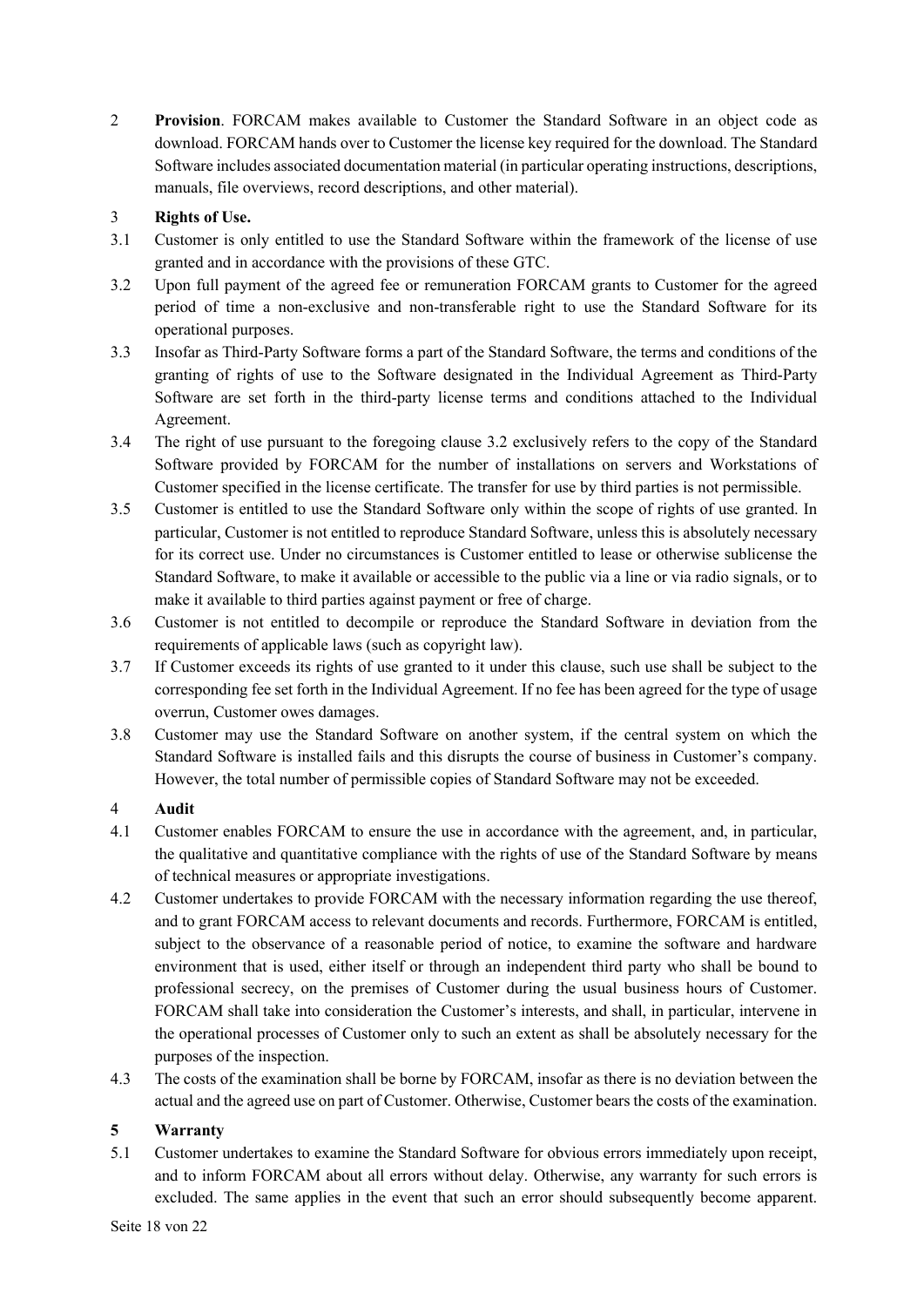Section 377 of the German Commercial Code applies.

- 5.2 FORCAM is entitled to remedy any defects initially by means of rectification or subsequent delivery. In the event that the rectification or subsequent delivery fails twice, Customer is entitled to choose either (i) to reduce the agreed remuneration appropriately, or (ii) to withdraw from the Individual Agreement. In this case FORCAM is liable for claims for damages and reimbursement of futile expenses in accordance with the provisions of clause 10 of the General Section of the FORCAM GTC.
- 5.3 A defect exists, if the Standard Software does not have the quality agreed upon in the offer, so that the use of the Software is impaired in a manner that is not merely insignificant.
- 5.4 Technical data, specifications and performance data in public statements, in particular in advertising material, are not considered quality specifications. The functionality of Software is based on the description in the user documentation and the supplementary agreements made in this regard. These specifications shall not be deemed to be guarantees within the meaning of Section 443 of the German Civil Code (BGB).
- 5.5 Claims for defects become statute-barred after twelve months.
- 5.6 FORCAM does not provide any warranty for errors in the Standard Software,
	- which have been caused by application errors on part of Customer and which could have been avoided, if the program documentation had been carefully consulted; this also applies in the event of non-existent or insufficient backup measures;
	- due to virus attack or other external influences for which FORCAM is not responsible, such as fire, accidents, power failure, etc.;
	- which are based on the fact that the Standard Software has been used in an operating environment other than that approved by FORCAM, or which shall be attributable to defects in the hardware, the operating system, or the software of other manufacturers;
	- which are based on the fact that the Standard Software has been modified by Customer or third parties autonomously.
- 5.7 FORCAM may refuse to remedy the defect or to provide subsequent performance, if Customer did not report the defect together with a comprehensible description of the symptoms of the defect by handing over written or electronic records without delay following the discovery thereof.
- 5.8 In the event of the occurrence of defects within the meaning of clause 5.3, Customer undertakes to make available to FORCAM all information necessary for the analysis of the defect and for the subsequent performance, and to grant FORCAM or the persons commissioned by FORCAM unrestricted access, at the discretion of FORCAM directly and/or by means of remote data transmission, to the Standard Software and to Customer's system on which said software is installed. An error report shall contain information as to the nature of the error, the application in which the error has occurred, and the work that has been performed in order to eliminate the error.
- 5.9 In the event that FORCAM undertakes, at Customer's request, an analysis of the error, and if it turns out that there is no defect that FORCAM is obligated to remedy, FORCAM is entitled to invoice Customer for the corresponding expenditure on basis of the hourly rates of FORCAM as valid from time to time.

### **6 Remuneration**

Customer undertakes to pay a one-time fee for the provision of Standard Software. The amount of remuneration is determined in the Individual Agreement. Insofar as applicable, the terms and conditions of remuneration in accordance with clause 9 of the General Section of the FORCAM GTC also apply.

### **7 Withdrawal**

Insofar as Customer has entered into an agreement with FORCAM concerning the maintenance of the Standard Software at the same time, Customer is entitled to withdraw from the Individual Agreement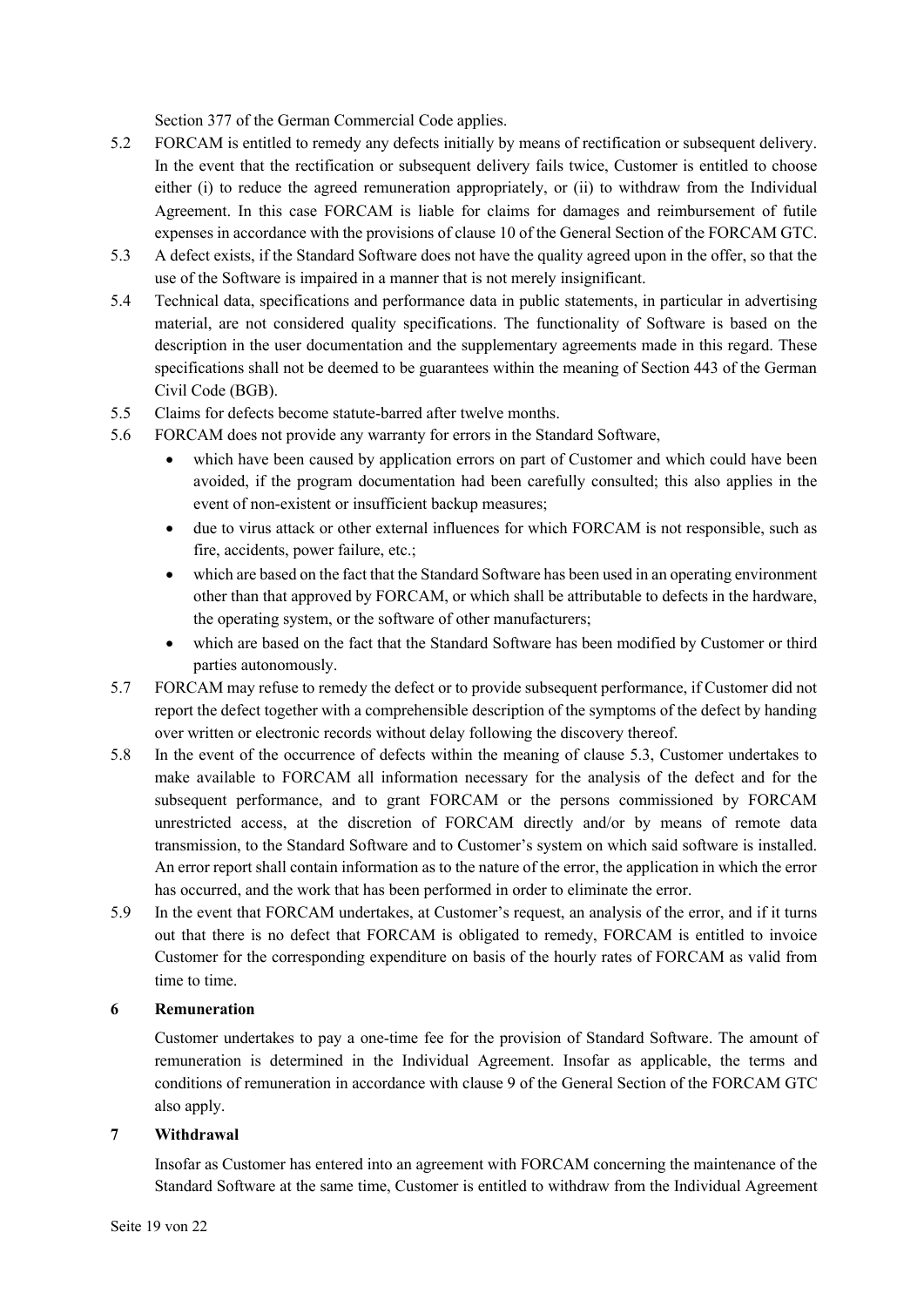regarding FORCAM Maintenance in case Customer withdraws from the agreement concerning the transfer of the Software.

# **8 Liability**

In cases covered by clause 10 paragraphs 1 and 2 of the General Section of the GTC FORCAM's liability for all claims for damages or indemnification in connection with FORCAM Software is limited per claim to 50% of the amount to be paid by Customer for FORCAM Software, but not exceeding EUR 100,000, and per year to 100% of the amount to be paid by Customer for FORCAM Software, but not more than EUR 300,000.

## **VI. Special Terms and Conditions FORCAM Maintenance**

**1 Subject Matter.** Subject matter of this section on FORCAM Maintenance for Customers is the maintenance of Software specified in the Individual Agreement ("Standard Software") for Customer's use.

## **2 Scope**

- 2.1 A precondition for FORCAM Maintenance shall be the maintenance of the IT systems (hardware and Software) of Customer on which the software is used by qualified personnel trained by FORCAM. The IT systems have to meet the respective requirements communicated by FORCAM.
- 2.2 FORCAM Maintenance is limited to sufficiently licensed software. The software to be maintained must comply with the associated product specifications regarding the system and environmental prerequisites.
- 2.3 FORCAM Maintenance encompasses exclusively the maintenance services in accordance with the Individual Agreement for FORCAM Maintenance.
- 2.4 Optional maintenance services can be booked by way of an Individual Agreement and shall be compensated separately depending on the scope ordered by Customer.
- 2.5 FORCAM is not obligated to render FORCAM Maintenance services which are triggered by causes not included by FORCAM Maintenance. FORCAM is entitled to bill such services separately.
- 2.6 FORCAM grants Customer, with respect to software that is transmitted in the course of FORCAM Maintenance, the same rights that Customer has received with respect to FORCAM Software.
- 2.7 The Parties enter into a separate agreement for any Third-Party Software.
- 2.8 FORCAM Maintenance shall be entered into for an indefinite period and shall be billed for the first time upon the delivery of the Software to Customer. The Parties are entitled to terminate the FORCAM Maintenance at any time with a notice period of three (3) months to the end of the year. The right to terminate for cause remains unaffected.
- 2.9 Content of FORCAM Maintenance pursuant to this section are
	- (a) the elimination of program errors in the software, even after the expiration of the warranty period,
	- (b) the transmission of software corrections (patches),
	- (c) the transmission of new software versions (following further development or the elimination of errors) with installation instructions (no installation by FORCAM) to Customer,
	- (d) updates, free of license fees, to a higher release status (e.g. from version 5.X to 5.Y). These updates also include major releases, i.e. releases in the context of which essential functionalities are replaced by new functionalities.
- 2.10 Not included in the FORCAM Maintenance are
	- (a) software adaptation/development as well as installation and launch of new software versions,
	- (b) license-free and/or free updates to a new generation or a new software product. A new generation is identified by the product name and generation number (e.g. "Factory Framework 4" to "Force

Seite 20 von 22 5"). New generations refer to fundamental changes to the software calculation logic, database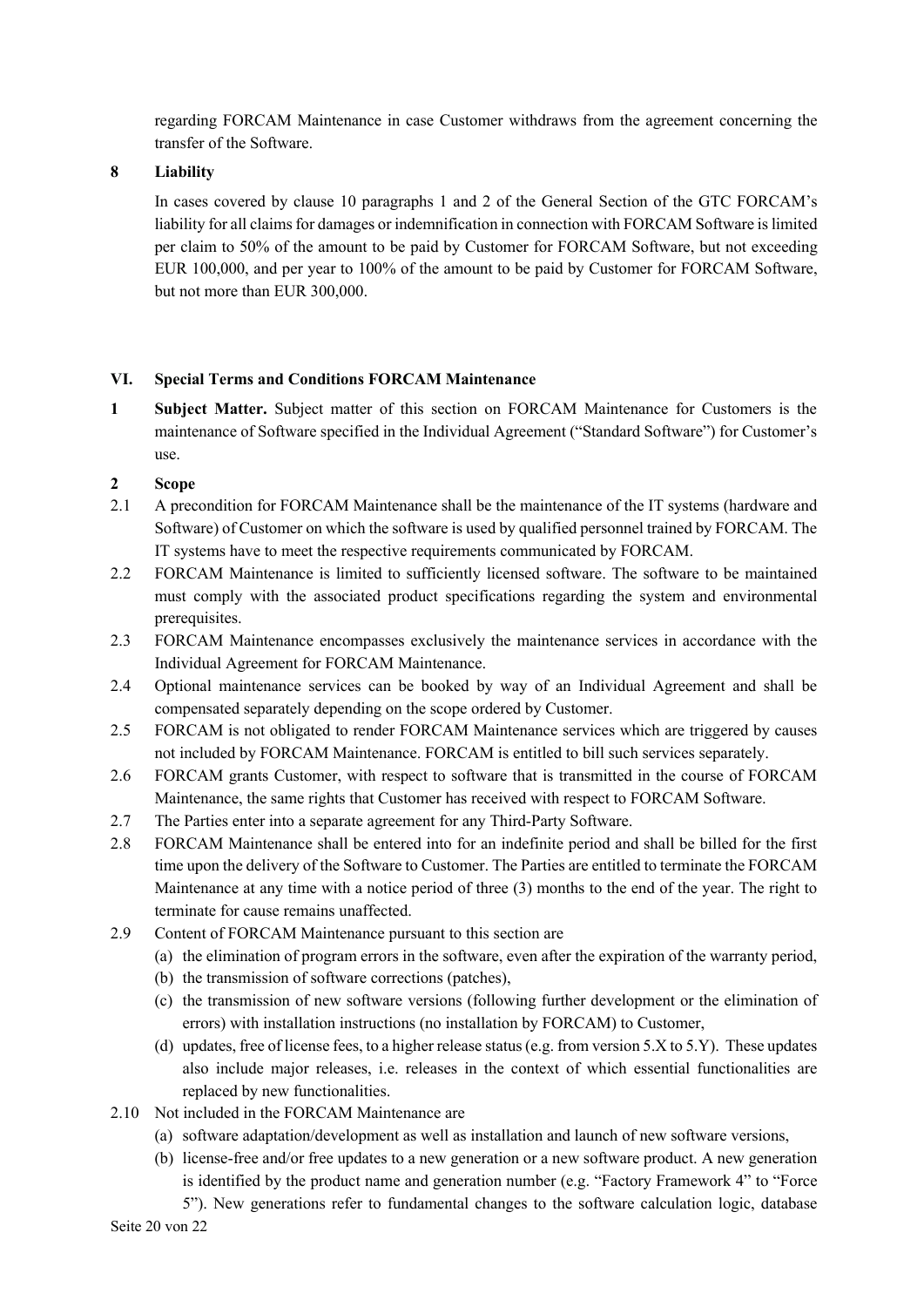fundament, or system architecture and are not compatible with previous generations.

- (c) elimination of errors caused by interventions of Customer or a third party or improper use of the system,
- (d) elimination of errors that are not caused due to a defect in the software for which the Individual Agreement has been concluded, or
- (e) transfer of the source code or parts thereof.
- 2.11 Debugging within the scope of warranty for the Standard Software is not a subject matter of FORCAM Maintenance.
- 2.12 FORCAM carries out major releases twice a year. The respective version of the FORCAM Software following the execution of a major release shall be continuously further developed and maintained by FORCAM for a period of 24 months in each case. Customer ensures that FORCAM receives the respective current configuration, complete and correct, and that this information remains up-to-date during the term of the contract.

## 3 **Maintenance, Remote Access**

Customer grants FORCAM all necessary rights to access Customer's systems (e.g. via VPN) or to enter Customer's premises during normal business hours, insofar as this is necessary, within the framework of maintenance. Customer and FORCAM conclude the FORCAM AVV for the maintenance access by FORCAM.

## **4 Error Categories, Response Times and Responsibilities**

- 4.1 The classification of errors in the FORCAM Software are governed exclusively by the error categories set forth in clause 12 of the General Section of the FORCAM GTC. The classification of errors according to error category is carried out by FORCAM.
- 4.2 The Response Times for faults of error categories 1 and 2 are determined in accordance with the Response Times set forth in clause 12 of the General Section of the FORCAM GTC. The Response Time for faults of error category 3 is in the sole discretion of FORCAM.
- 4.3 The service desk for 2nd and 3rd level support of the FORCAM FORCE™ IIoT solution will be provided by FORCAM.
- 4.4 Customer is responsible for the service desk for other system-related components (e.g. operating system, database, network).

# **5 Remuneration**

- 5.1 For FORCAM Maintenance Customer pays the remuneration set forth in the Individual Agreement.
- 5.2. In case of services which FORCAM renders on the occasion of FORCAM Maintenance, but which are not subject matter of FORCAM Maintenance, Customer remunerates FORCAM in accordance with FORCAM's price list as amended from time to time, which Customer may inspect at FORCAM's premises at any time. The prerequisite for the claim to remuneration is that FORCAM has rendered the services at Customer's request.

# **6 Liability**

In cases covered by clause 10 paragraphs 1 and 2 of the General Section of the GTC FORCAM's liability for all claims for damages or indemnification in connection with FORCAM Maintenance is limited per claim to 50% of the amount to be paid annually by Customer for FORCAM Maintenance, but not exceeding EUR 100,000, and per year to 100% of the amount to be paid annually by Customer for FORCAM Maintenance, but not more than EUR 300,000.

# **7 Termination**

7.1 FORCAM is entitled to discontinue maintenance services or to terminate the agreement for good cause without notice, if (i) Customer is in arrears with the performance of its payment obligations and fails